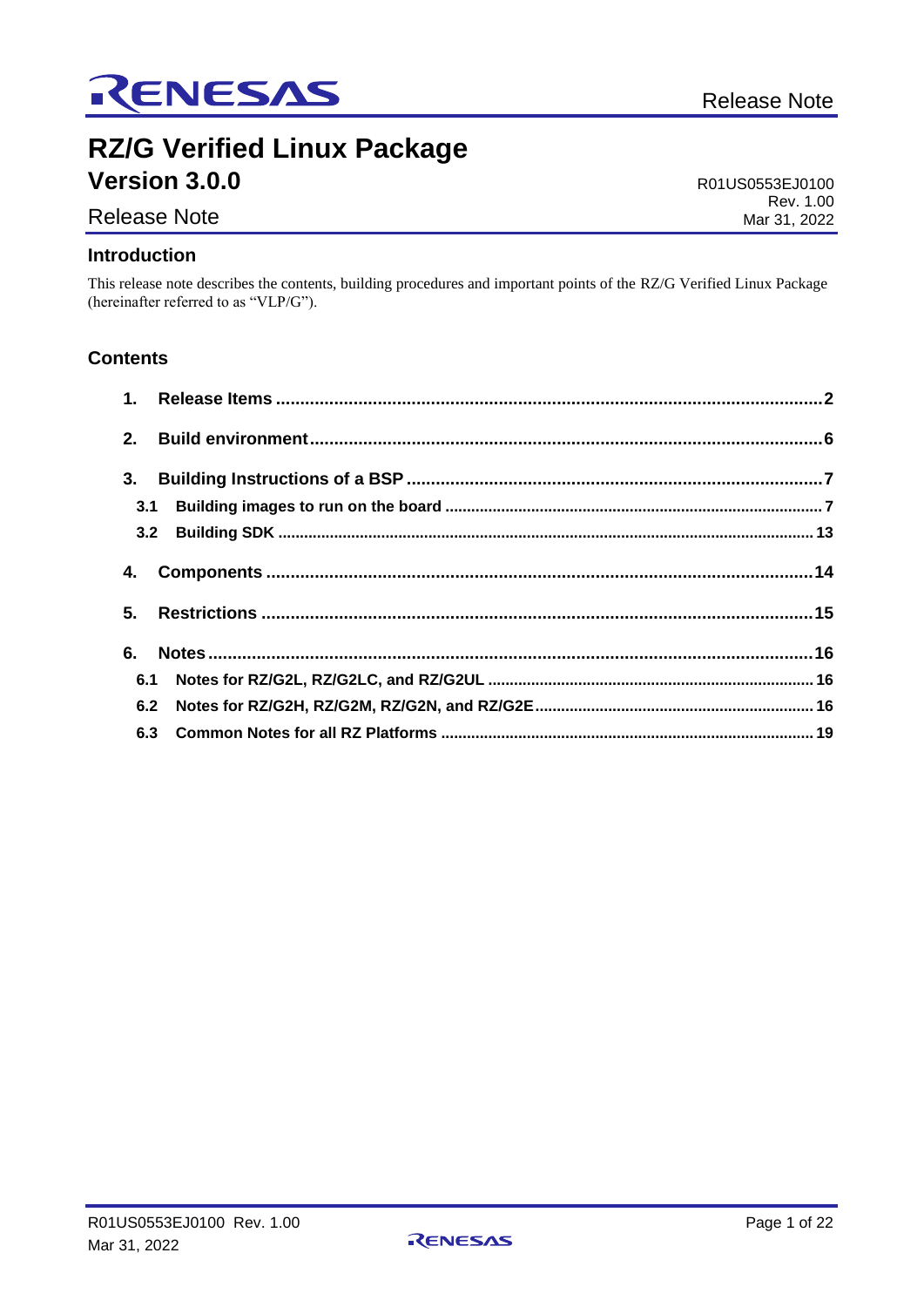## <span id="page-1-0"></span>**1. Release Items**

#### • **Name and version**

RZ/G Verified Linux Package Version 3.0.0 (hereinafter referred to as "VLP/G v3.0.0")

#### • **Distribution method**

Please visit the site below and create an account to download the packages. This site is for the entire RZ Family which includes the RZ/G series. Basic packages of VLP/G v3.0.0 which are listed in **[Table 1](#page-3-0)** can be downloaded.

#### RZ Family:

<https://www.renesas.com/products/microcontrollers-microprocessors/rz-arm-based-high-end-32-64-bit-mpus>

You can also download the basic packages of VLP/G v3.0.0 which are listed in **[Table 1](#page-3-0)** from the site below.

#### RZ/G Marketplace:

<https://www.renesas.com/products/microcontrollers-microprocessors/rz-cortex-a-mpus/rzg-linux-platform>

#### • **Target board**

Hoperun Technology HiHope RZ/G2H platform (hihope-rzg2h) Rev 4.0 Hoperun Technology HiHope RZ/G2M platform (hihope-rzg2m) Rev 4.0 (\*1) Hoperun Technology HiHope RZ/G2N platform (hihope-rzg2n) Rev 4.0 Silicon Linux RZ/G2E evaluation kit (ek874) Rev C Silicon Linux RZ/G2E evaluation kit (ek874) Rev E

RZ/G2L Evaluation Board Kit PMIC version (\*2):

- o RZ/G2L SMARC Module Board v2.1
- o RZ SMARC Series Carrier Board v4.0

RZ/G2LC Evaluation Board Kit (\*3):

- o RZ/G2LC SMARC Module Board v1.0
- o RZ SMARC Series Carrier Board v4.0

RZ/G2UL Evaluation Board Kit (\*4):

- o RZ/G2UL SMARC Module Board v1.0
- o RZ SMARC Series Carrier Board v4.0
- (\*1) There are 2 versions of RZ/G2M LSI devices. There are version 3.0 and 1.3 (hereinafter referred to as "RZ/G2M v3.0" and "RZ/G2M v1.3").
- (\*2) "RZ/G2L Evaluation Board Kit" and "RZG2L Evaluation Board Kit PMIC version" includes the RZ/G2L SMARC Module Board and the RZ SMARC Series Carrier Board.
- (\*3) "RZG2LC Evaluation Board Kit" includes the RZ/G2LC SMARC Module Board and the RZ SMARC Series Carrier Board.
- (\*4) "RZ/G2UL Evaluation board Kit" includes the RZ/G2UL SMARC Module Board and the RZ SMARC Series Carrier Board.

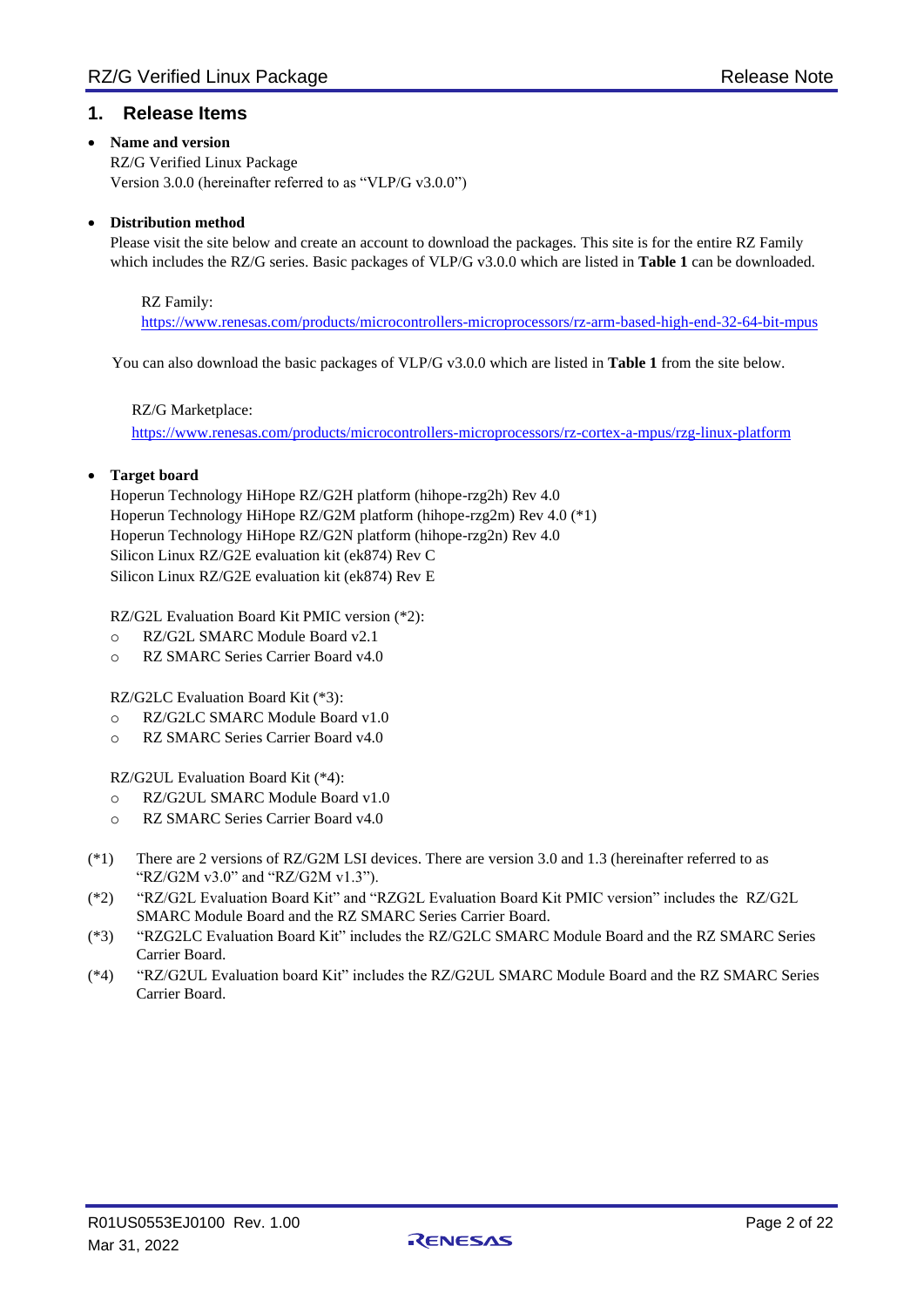## • **Verified functions**

#### Linux BSP

- Linux Kernel
- Linux Drivers
- Graphics Libraries
- Codec Libraries

GUI Framework

- Qt (LGPL version)

#### • **File contents**

VLP/G is delivered by the files listed in **[Table 1](#page-3-0)**.

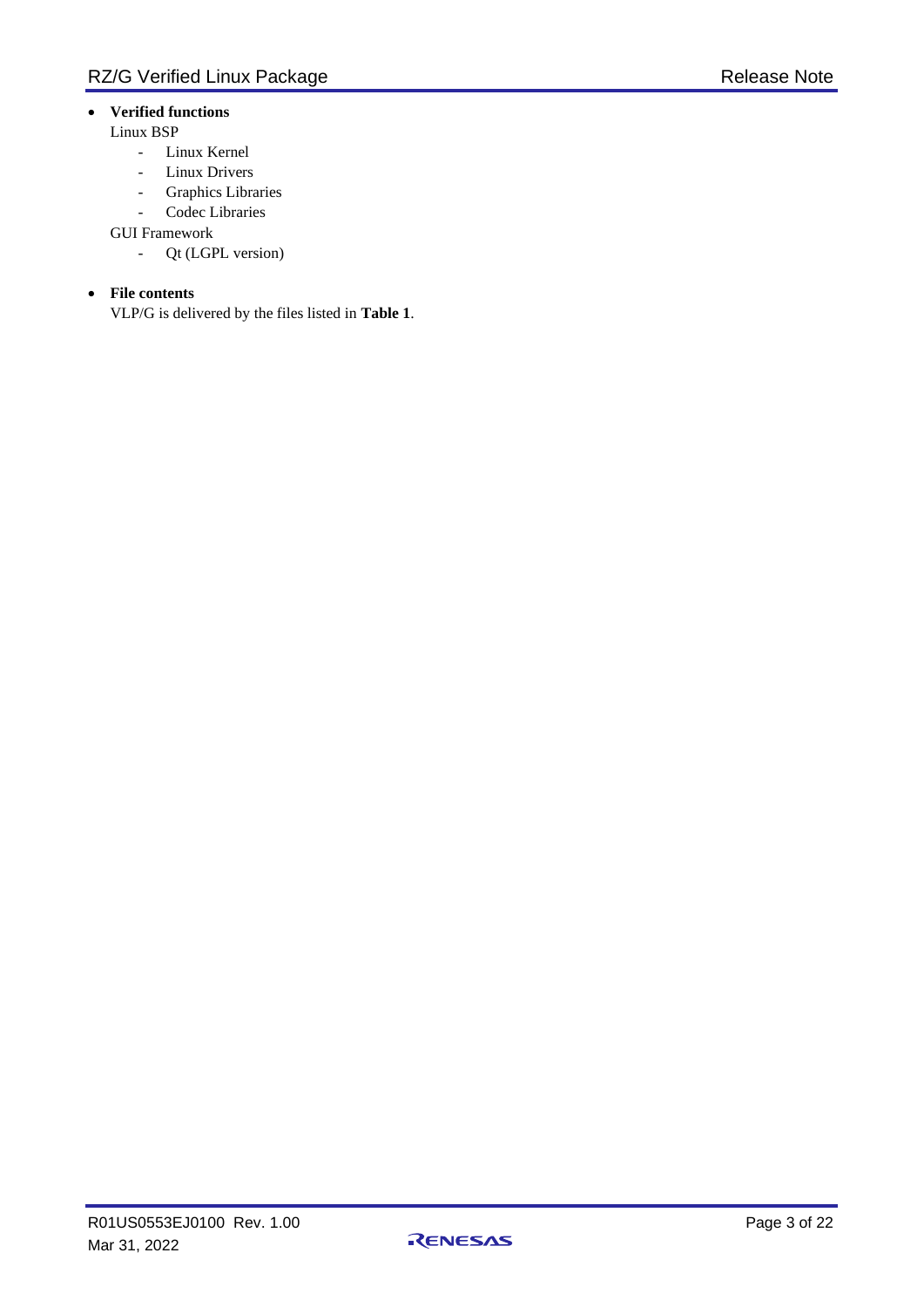#### <span id="page-3-0"></span>**Table 1. RZ/G Verified Linux Package**

#### **Basic packages**

| <b>File</b>                   | <b>Description</b>                                                                                                        |
|-------------------------------|---------------------------------------------------------------------------------------------------------------------------|
| RTK0EF0045Z0021AZJ-v3.0.0.zip | Verified Linux Package. This file includes the Yocto<br>recipe packages and the necessary documents.                      |
| rzg_bsp_v300.tar.gz           | Yocto recipe packages                                                                                                     |
| oss_pkg_v3.0.0.7z (2.2GB)     | Open source software packages                                                                                             |
|                               | See the Note below before download                                                                                        |
| r01us0553ej0100-rz-g.pdf      | This document                                                                                                             |
| r01us0554ej0100-rz-g.pdf      | Component list                                                                                                            |
| r01us0555ej0100-rz-g.pdf      | Documents describing booting method and the<br>required settings of bootloader for RZ/G2H, RZ/G2M,<br>RZ/G2N, and RZ/G2E. |
| r01us0556ej0100-rz-g.pdf      | Documents describing booting method and the<br>required settings of bootloader for RZ/G2L,<br>RZ/G2LC, and RZ/G2UL.       |

Note) Open source software packages contain all source codes of OSSs except for Linux kernel. These are the same versions of OSSs used when VLP/G was verified.

If you are just evaluating VLP/G and RZ/G series, open source software packages are not mandatory to use. Usually, all the software can be built without using these files if your build machine is connected to the Internet.

Open source software packages are required for an "offline" environment. The word "offline" means an isolated environment which does not connect to any network. VLP/G can always build images in this "offline" environment by using these packages without affected from changes of original repositories of OSSs. Also, this "offline" environment always reproduces the same images as the images which were verified by Renesas. Note that if you build without using open source software packages, there are possibilities to use different source codes than Renesas used due to the implicit changes of the repositories of OSSs.

Most bootable images that VLP/G supports can be built on an "offline" environment. Please refer to **[2. Build](#page-5-0)  [environment](#page-5-0)**.

**Optional packages** (\*1, 2)

| <b>File</b>                                              | <b>Description</b>                                                        |
|----------------------------------------------------------|---------------------------------------------------------------------------|
| RTK0EF0045Z13001ZJ-v1.0_EN.zip (Evaluation version)      | RZ MPU Graphic Library for RZ/G2L, LC.                                    |
| RTK0EF0045Z13001ZJ-v1.0_JP.zip (Evaluation version)      | This provides graphics function compliant<br>with the OpenGL ES standard. |
| RTK0EF0045Z14001ZJ-v1.0_EN.zip (Unrestricted version)    |                                                                           |
| RTK0EF0045Z14001ZJ-v1.0_JP.zip (Unrestricted version)    |                                                                           |
| RTK0EF0045Z15001ZJ-v1.0_EN.zip (Evaluation version)      | RZ MPU Video Codec Library for RZ/G2L.                                    |
| RTK0EF0045Z15001ZJ-v1.0_JP.zip (Evaluation version)      |                                                                           |
|                                                          |                                                                           |
| RTK0EF0045Z16001ZJ-v1.0_EN.zip (Unrestricted version)    |                                                                           |
| RTK0EF0045Z16001ZJ-v1.0_JP.zip (Unrestricted version)    |                                                                           |
| RTK0EF0045Z0022AZJ-v1.0_EN.zip (Evaluation version)      | Multimedia Packages for RZ/G2H, M, N, E.                                  |
| RTK0EF0045Z0022AZJ-v1.0_JP.zip (Evaluation version)      | This includes the graphics library and the<br>video codec library.        |
| RTK0EF0045Z0023AZJ-v1.0_EN.zip (Unrestricted<br>version) |                                                                           |
| RTK0EF0045Z0023AZJ-v1.0_JP.zip (Unrestricted version)    |                                                                           |

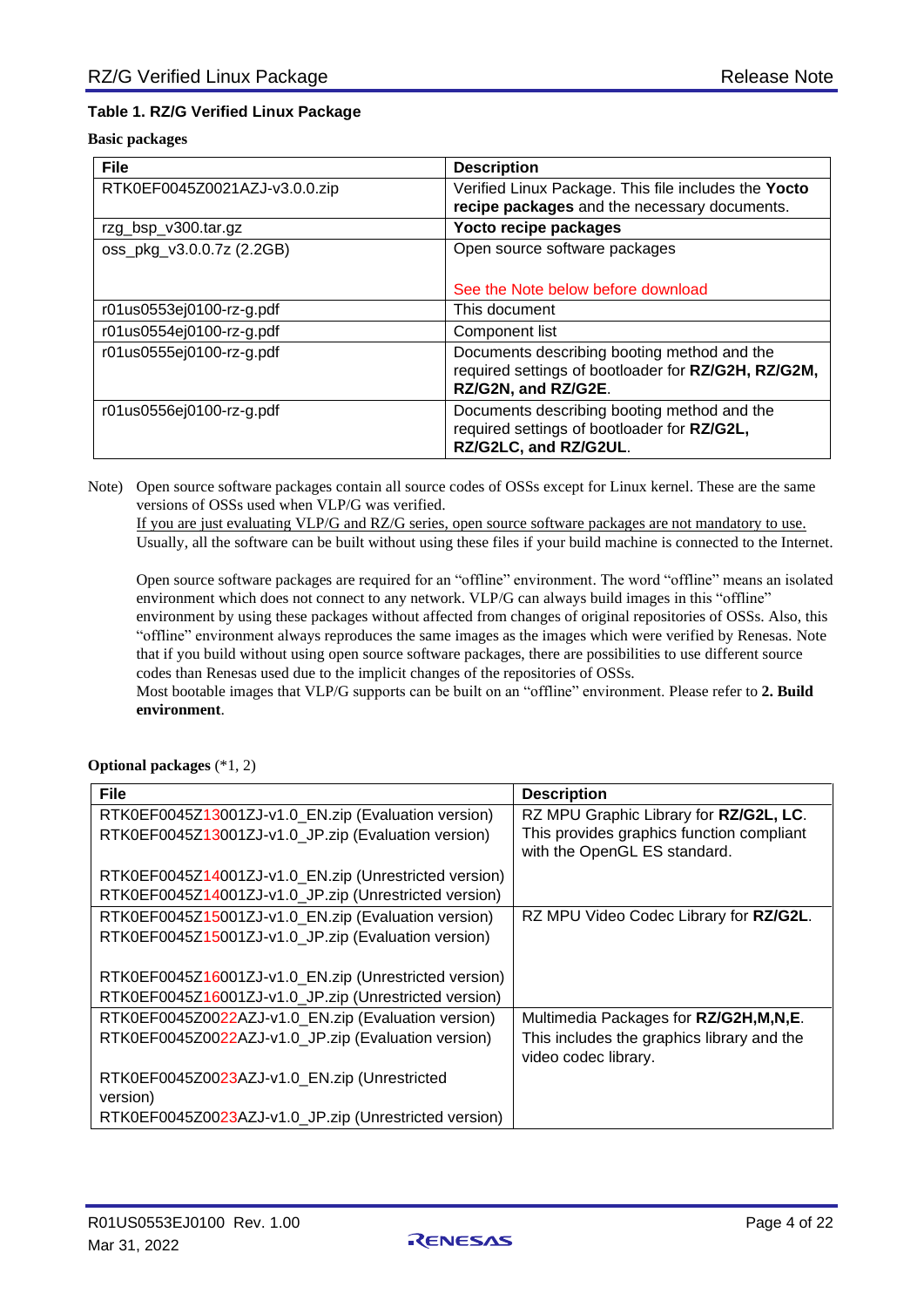#### (\*1) **Evaluation vs Unrestricted Version**

There are two release versions: Evaluation and Unrestricted. Please note that both of these packages have the same exact functionality. The only difference is that when you execute an application that uses the evaluation version of the libraries, operation will automatically be stopped after a few hours. The unrestricted version does not have this time limitation. To acquire the unrestricted version, please contact Renesas to start the formal process of acquiring those releases.

(\*2) Please refer to the [Table 2](#page-4-0) to check which LSI has GPU and Video Codec. "O" means "Exist" and "-" also means "Doesn't Exist".

<span id="page-4-0"></span>

| LSI                               | <b>GPU</b> | <b>Video Codec</b> | <b>Note</b>                                                           |
|-----------------------------------|------------|--------------------|-----------------------------------------------------------------------|
| RZ/G2H, RZ/G2M,<br>RZ/G2N, RZ/G2E |            |                    | These LSIs can use Multimedia Packages.                               |
| RZ/G2L                            |            | O                  | This LSI can use both of the graphics library and<br>the video codec. |
| RZ/G2LC                           |            |                    | This LSI can use the graphics library.                                |
| RZ/G2UL                           |            |                    | This LSI cannot use the graphics library and the<br>video codec.      |

 $O:$  Exist  $/ - :$  Doesn't Exist

#### **Additional packages**

| <b>File</b>                   | <b>Description</b>            |
|-------------------------------|-------------------------------|
| RTK0EF0045Z9006AZJ-v3.0.0.zip | <b>BSP Manual Set for</b>     |
|                               | RZ/G2L, RZ/G2LC, and RZ/G2UL. |
| RTK0EF0045Z9002AZJ-v3.0.0.zip | BSP Manual Set for RZ/G2H,    |
|                               | RZ/G2M, RZ/G2N, and RZ/G2E.   |

Note) Detailed information regarding the configuration (Device tree) and usage of the device drivers contained in this VLP can be downloaded from Renesas.com. Please download the "BSP Manual Set".

For RZ/G2L, LC, UL

<https://www.renesas.com/document/oth/rzg2l-group-bsp-manual-set>

For RZ/G2H, RZ/G2M, RZ/G2N, and RZ/G2E

<https://www.renesas.com/document/rzg2-group-bsp-manual-set>

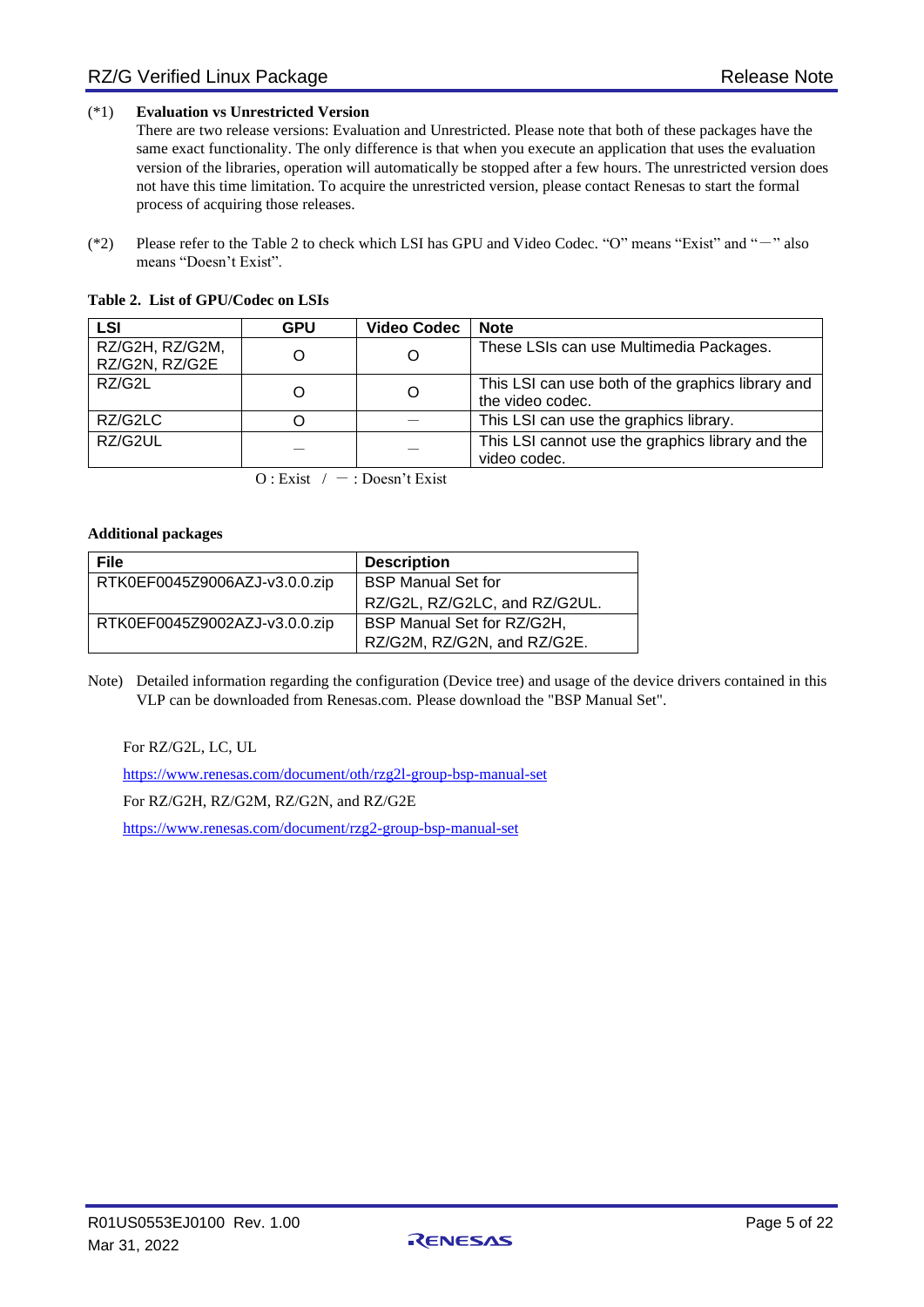## <span id="page-5-0"></span>**2. Build environment**

The environment for building the Board Support Package (hereinafter referred to as "BSP") is listed in [Table 3.](#page-5-1) Please refer to the below documents for details about setting up the environment:

RZ/G2L Group, RZ/V2L, and RZ/Five SMARC EVK Start-up Guide

Reference Boards of RZ/G2H, RZ/G2M, RZ/G2N, and RZ/G2E Start-up Guide

A Linux PC is required for building the software.

A Windows PC can be used as the serial terminal interface with software such as TeraTerm.

<span id="page-5-1"></span>

| Table 3. Equipment and Software Necessary for Developing Environments of RZ/G Linux Platform |
|----------------------------------------------------------------------------------------------|
|                                                                                              |

| <b>Equipment</b> |                          | <b>Description</b>                                               |
|------------------|--------------------------|------------------------------------------------------------------|
| Linux Host PC    |                          | Used as build/debug environment                                  |
|                  |                          | 100GB free space on HDD is necessary                             |
|                  | <b>OS</b>                | Ubuntu 20.04 LTS                                                 |
|                  |                          | 64 bit OS must be used.                                          |
|                  | <b>TFTP</b> server       | Used for downloading the Linux kernel to the board               |
|                  | <b>NFS</b> server        | Used for mounting rootfs via NFS                                 |
|                  | <b>Windows Host PC</b>   | Used as debug environment, controlling with terminal software    |
|                  | <b>OS</b>                | Windows 10                                                       |
|                  | <b>Terminal software</b> | Used for controling serial console of the target board           |
|                  |                          | Tera Term (latest version) is recommended                        |
|                  |                          | Available at https://ttssh2.osdn.jp/index.html.en                |
|                  | <b>VCP Driver</b>        | Virtual COM Port driver which enables to communicate Windows     |
|                  |                          | Host PC and the target board via USB which is virtually used as  |
|                  |                          | serial port. Available at:                                       |
|                  |                          | http://www.ftdichip.com/Drivers/VCP.htm (for ek874, Evaluation   |
|                  |                          | Board Kit of RZ/G2L, RZ/G2LC, and RZ/G2UL)                       |
|                  |                          | https://www.silabs.com/products/development-<br>$\bullet$        |
|                  |                          | tools/software/usb-to-uart-bridge-vcp-drivers (for hihope-rzg2h, |
|                  |                          | hihope-rzg2m, and hihope-rzg2n)                                  |
|                  |                          | Please install VCP Driver corresponding to the target board.     |

Most bootable images VLP/G supports can be built on an "offline" environment.

The word "offline" means an isolated environment which does not connect to any network. Since VLP/G includes all necessary source codes of OSS except for the Linux kernel, VLP/G can always build images in this "offline" environment without affected from changes of repositories of OSS. Also, this "offline" environment reproduces the same images as the images which were verified by Renesas.

Below images can be built "offline".

- core-image-minimal
- core-image-bsp
- core-image-weston (including the SDK build)
- core-image-qt (including the SDK build)

Below are not available in the "offline" environment. Please connect your Linux Host PC to the internet.

• Preparing a Linux Host PC

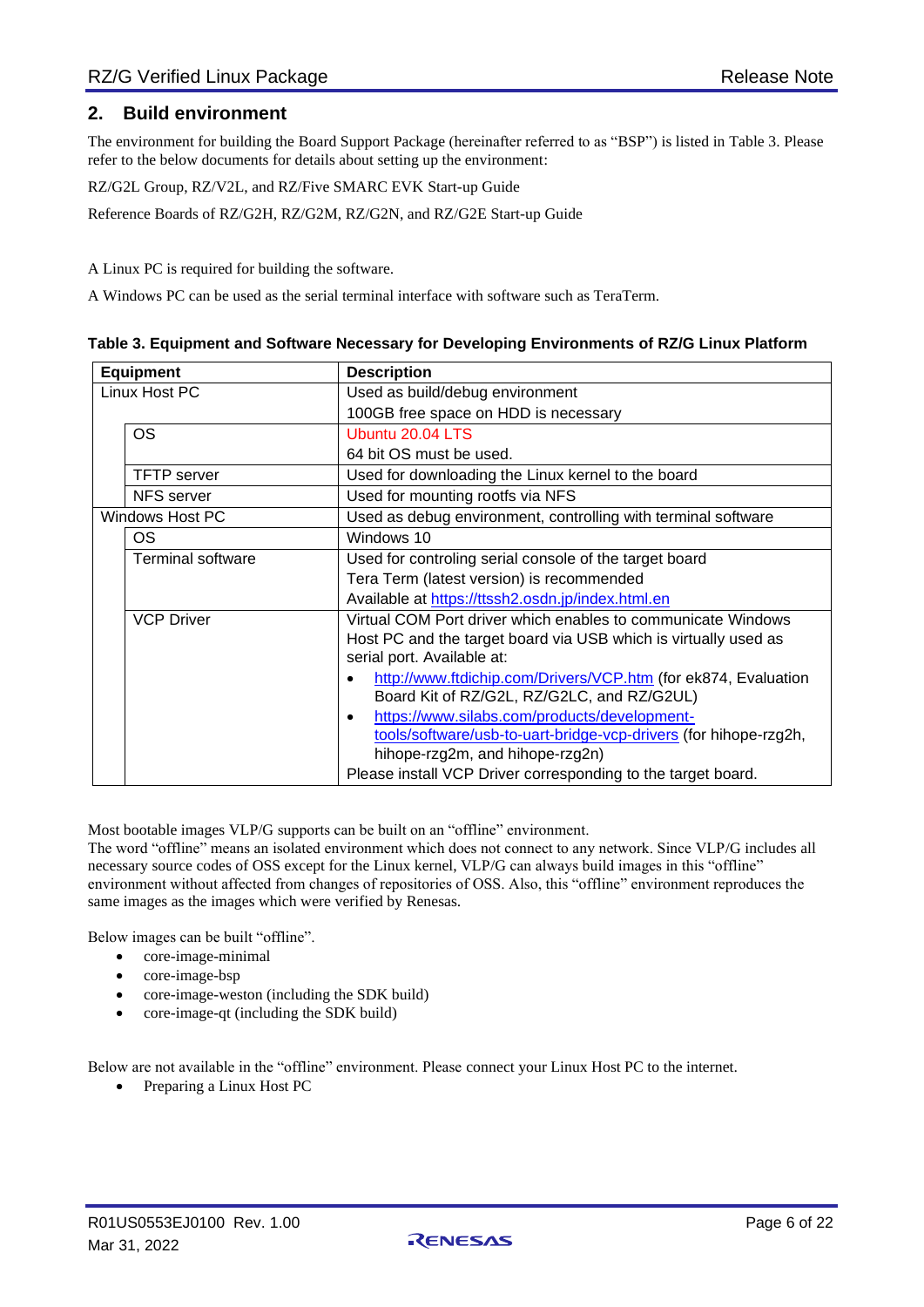## <span id="page-6-0"></span>**3. Building Instructions of a BSP**

#### <span id="page-6-1"></span>**3.1 Building images to run on the board**

This section describes the instructions to build the Board Support Package. Before starting the build, run the command below on the Linux Host PC to install packages used for building the **BSP** 

\$ sudo apt-get update \$ sudo apt-get install gawk wget git-core diffstat unzip texinfo gcc-multilib \ build-essential chrpath socat cpio python python3 python3-pip python3-pexpect  $\setminus$ xz-utils debianutils iputils-ping libsdl1.2-dev xterm p7zip-full

Please refer to the URL below for detailed information:

• <https://docs.yoctoproject.org/3.1.5/brief-yoctoprojectqs/brief-yoctoprojectqs.html>

Run the command**s** below and set the user name and email address before starting the build procedure. **Without this setting, an error occurs when building procedure runs git command to apply patches.**

|  |  | \$ git config --global user.email "you@example.com" |  |
|--|--|-----------------------------------------------------|--|
|  |  | \$ git config --global user.name "Your Name"        |  |

#### **Copy all files obtained from Renesas into your home directory prior to the steps below.**

#### **(1) Create a working directory at your home directory, and decompress Yocto recipe package**

Run the commands below. The name and the place of the working directory can be changed as necessary.

\$ mkdir ~/rzg\_bsp\_v3.0.0 \$ cd ~/rzg\_bsp\_v3.0.0 \$ tar zxvf ~/rzg\_bsp\_v3.0.0.tar.gz

- Note) Please note that your build environment must have 100GB of free hard drive space in order to complete the build. The Yocto BSP build environment is very large. Especially in case you are using a Virtual Machine, please check how much disk space you have allocated for your virtual environment.
- Note) If you have a board with the early silicon version, please refer to the **Sectio[n 6.1](#page-15-1) - [\(1\)](#page-15-3) [Early version of RZ/G2L](#page-15-3)  [Evaluation Board Kit](#page-15-3)** and apply the patch files during this step. Please also confirm how to check which version you use.
- Note) VLP/G is set video output to LVDS as default setting. In case using HDMI, please refer to the **Section [6.2](#page-15-2) - [\(2\)](#page-16-0) [Video output](#page-16-0)**.

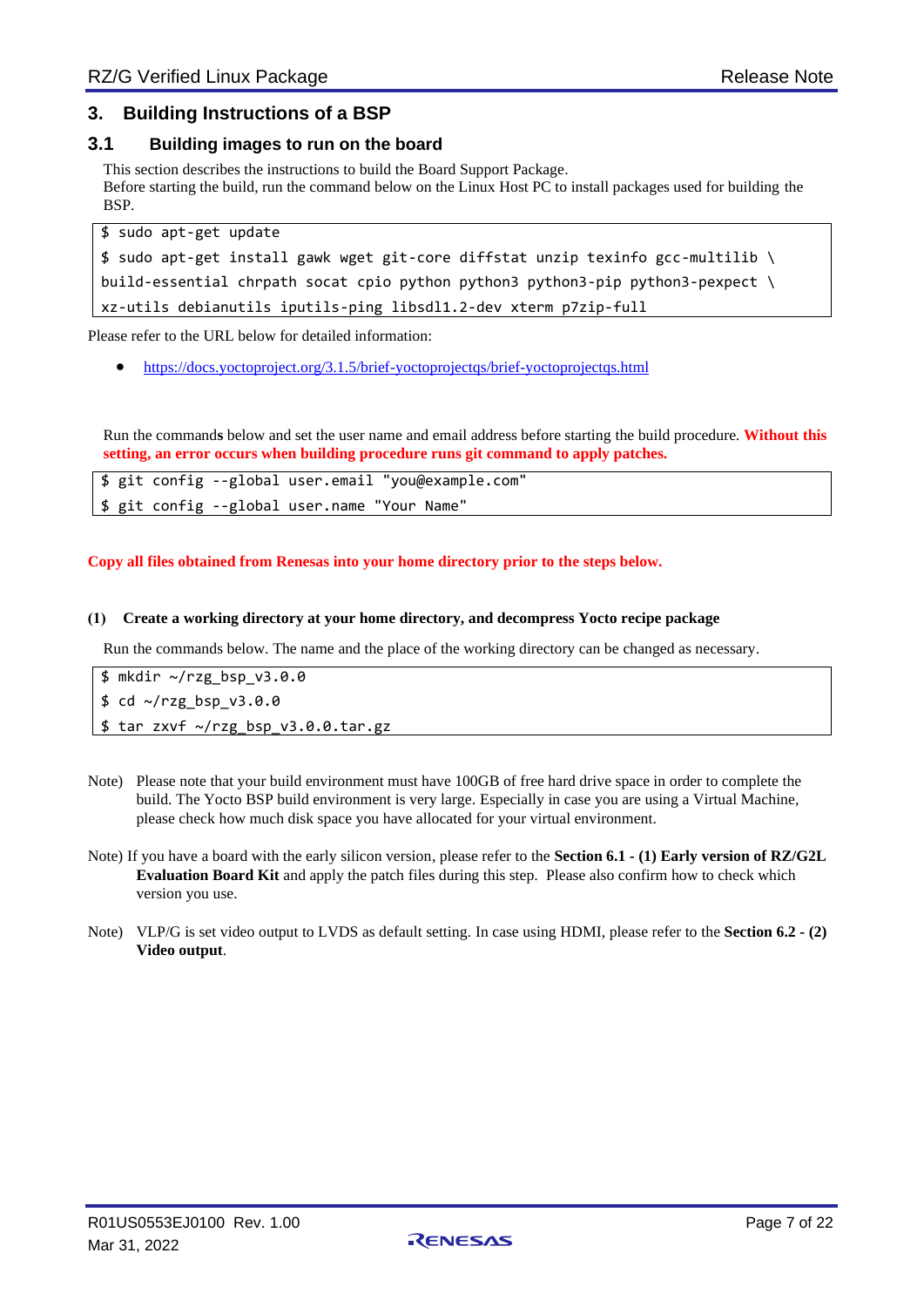#### **(2) Enable GPU and Video Codec**

#### **For RZ/G2L and RZ/G2LC**

If you enable the GPU on RZ/G2L and RZ/G2LC with **core-image-weston**, please copy the Graphic package (RTK0EF0045Z13001ZJ-v1.0\_EN.zip or RTK0EF0045Z13001ZJ-v1.0\_JP.zip) to working directory and run the commands below. If you build core-image-minimal, please ignore this step.

```
$ cd ~/rzg_bsp_v3.0.0
$ unzip RTK0EF0045Z13001ZJ-v1.0_EN.zip
$ tar zxvf RTK0EF0045Z13001ZJ-v1.0_EN/meta-rz-features.tar.gz
```
If you enable the video codec on RZ/G2L with **core-image-weston** or **core-image-bsp**, please copy the video codec package (RTK0EF0045Z15001ZJ-v0.56\_EN.zip or RTK0EF0045Z15001ZJ-v0.56\_JP.zip) to working directory and run the commands below.

\$ cd ~/rzg\_bsp\_v3.0.0

\$ unzip RTK0EF0045Z15001ZJ-v0.56\_EN.zip

\$ tar zxvf RTK0EF0045Z15001ZJ-v0.56\_EN/meta-rz-features.tar.gz

Note) The Graphic package and the video codec package can be used at the same time for RZ/G2L. **P** Note) The video codec package is under development. These are released ASIS with no warranty.

#### **For RZ/G2H, RZ/G2M, RZ/G2N, and RZ/G2E**

If you enable the GPU and the video codec on RZ/G2H, RZ/G2M, RZ/G2N, and RZ/G2E with **core-image-weston**, please copy the Multimedia package (RTK0EF0045Z0022AZJ-v1.0\_EN.zip or RTK0EF0045Z0022AZJv1.0\_JP.zip) to working directory and run the commands below. If you build core-image-minimal, please ignore this step.

\$ cd ~/rzg\_bsp\_v3.0.0

\$ unzip RTK0EF0045Z0022AZJ-v1.0\_EN.zip

\$ tar zxvf RTK0EF0045Z0022AZJ-v1.0 EN/meta-rz-features.tar.gz

#### **(3) Setup a build environment**

Run the commands below. The environment to build is set by the source command.

\$ cd ~/rzg\_bsp\_v3.0.0

\$ source poky/oe-init-build-env

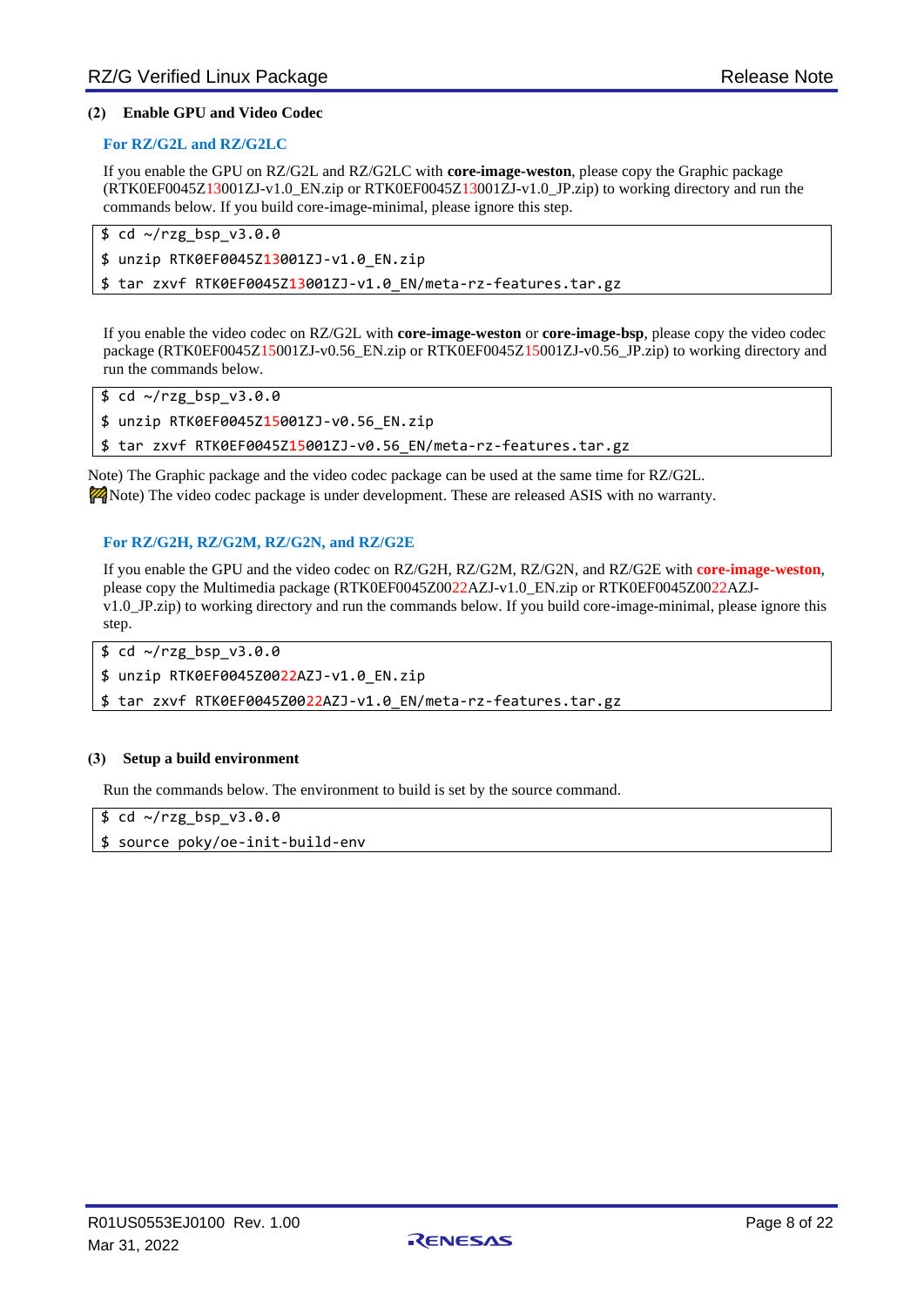#### **(4) Prepare the default configuration files for the target board**

Run the commands below. Please replace "*board*" by the name below:

| HiHope RZ/G2H board: hihope-rzg2h                   |              |                |  |
|-----------------------------------------------------|--------------|----------------|--|
| HiHope RZ/G2M board: hihope-rzg2m                   |              |                |  |
| HiHope RZ/G2N board:                                | hihope-rzg2n |                |  |
| EK874 RZ/G2E board:                                 | ek874        |                |  |
| RZ/G2L Evaluation Board Kit PMIC version:           |              | smarc-rzg $2l$ |  |
| RZ/G2LC Evaluation Board Kit:                       |              | smarc-rzg2lc   |  |
| RZ/G2UL Evaluation Board Kit:                       |              | smarc-rzg2ul   |  |
| $$ cd ~ \sim/rzg$ bsp v3.0.0/build                  |              |                |  |
| \$ cp /meta-renesas/docs/template/conf/board/*.conf |              | $./$ conf $/$  |  |

#### **(5) Decompress OSS files to "build" directory**

Run the commands below. This step is not mandatory and able to go to the step (6) in case the "offline" environment is not required. All OSS packages will be decompressed with this '7z' command.

\$ cd ~/rzg\_bsp\_v3.0.0/build \$ 7z x ~/oss\_pkg\_v3.0.0.7z

Note) If this step is omitted and BB\_NO\_NETWORK is set to "0" in next step, all source codes will be downloaded from the repositories of each OSS via the internet when running bitbake command. Please note that if you do not use an "offline" environment, a build may fail due to the implicit changes of the repositories of OSS.

After the above procedure is finished, the "offline" environment is ready. If you want to prevent network access, please change the line in the "~/rzg\_bsp\_v3.0.x/build/conf/local.conf" as below:

#### BB\_NO\_NETWORK = "1"

To change BB\_NO\_NETWORK from "0" to "1".

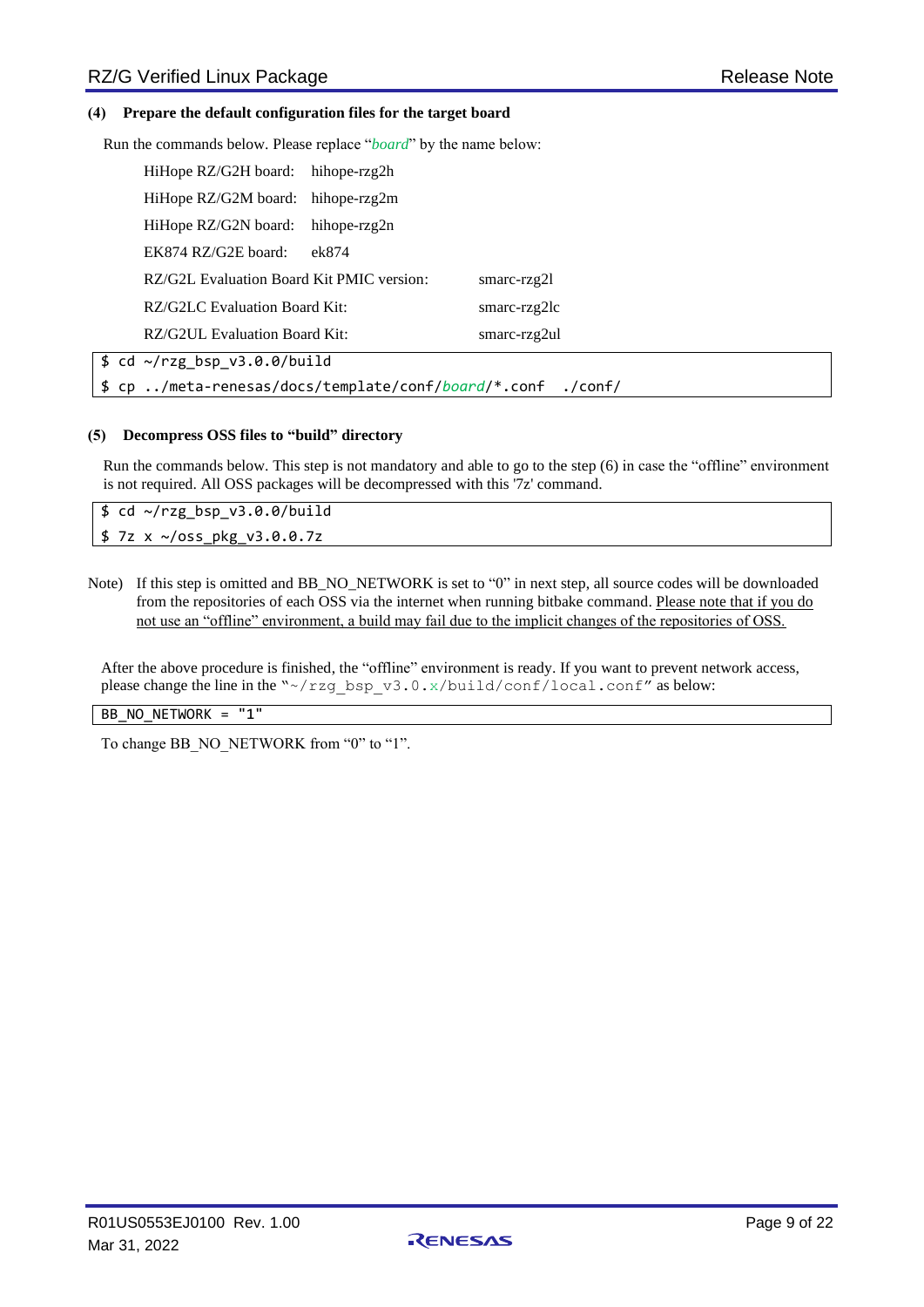#### **(6) Start a build**

Run the commands below to start a build. Building an image can take up to a few hours depending on the user's host system performance.

#### \$ bitbake core-image-weston

After the build is successfully completed, a similar output will be seen, and the command prompt will return.

```
NOTE: Tasks Summary: Attempted 7427 tasks of which 16 didn't need to be rerun and al
l succeeded.
```
All necessary files listed in **Table 5** and **Table 6** will be generated by the bitbake command and will be located in the **build/tmp/deploy/images** directory.

Table 5 is for RZ/G2L, RZ/G2LC, and RZ/G2UL.

Table 6 is for RZ/G2H, RZ/G2M, RZ/G2N, and RZ/G2E.

VLP/G can build a few types of images listed in **[Table 4](#page-9-0)**. Please refer to the "Component list" for details about components of each image.

| Image name         | <b>Purpose</b>                                                     |
|--------------------|--------------------------------------------------------------------|
| core-image-minimal | Minimal set of components                                          |
| core-image-bsp     | Minimal set of components plus audio support and some useful tools |
| core-image-weston  | Standard image with graphics support                               |
| core-image-qt      | Enable Qt LGPL version                                             |

#### <span id="page-9-0"></span>**Table 4. Supported images of VLP/G**

#### **Table 5 Image files for RZ/G2L, RZ/G2LC, and RZ/G2UL**

| RZ/G2L          | Linux kernel        | Image-smarc-rzg2l.bin                                |
|-----------------|---------------------|------------------------------------------------------|
| <b>PMIC ver</b> | Device tree file    | Image-r9a07g044l2-smarc.dtb                          |
|                 | root filesystem     | <image name=""/> -smarc-rzg2l.tar.bz2                |
|                 | <b>Boot loader</b>  | bl2_bp-smarc-rzg2l_pmic.srec                         |
|                 |                     | fip-smarc-rzg2l_pmic.srec                            |
|                 | <b>Flash Writer</b> | Flash_Writer_SCIF_RZG2L_SMARC_PMIC_DDR4_2GB_1PCS.mot |
|                 |                     |                                                      |
| RZ/G2LC         | <b>Linux kernel</b> | Image-smarc-rzg2lc.bin                               |
|                 | Device tree file    | Image-r9a07g044c2-smarc.dtb                          |
|                 | root filesystem     | <image name=""/> -smarc-rzg2lc.tar.bz2               |
|                 | <b>Boot loader</b>  | bl2_bp-smarc-rzg2lc.srec                             |
|                 |                     | fip-smarc-rzg2lc.srec                                |
|                 | <b>Flash Writer</b> | · Flash_Writer_SCIF_RZG2LC_SMARC_DDR4_1GB_1PCS.mot   |
|                 |                     |                                                      |
| RZ/G2UL         | <b>Linux kernel</b> | Image-smarc-rzg2ul.bin                               |
|                 | Device tree file    | Image-r9a07g043u11-smarc.dtb                         |
|                 | root filesystem     | <image name=""/> -smarc-rzg2ul.tar.bz2               |
|                 | <b>Boot loader</b>  | bl2_bp-smarc-rzg2ul.srec                             |
|                 |                     | · fip-smarc-rzg2ul.srec                              |
|                 | <b>Flash Writer</b> | · Flash_Writer_SCIF_RZG2UL_SMARC_DDR4_1GB_1PCS.mot   |

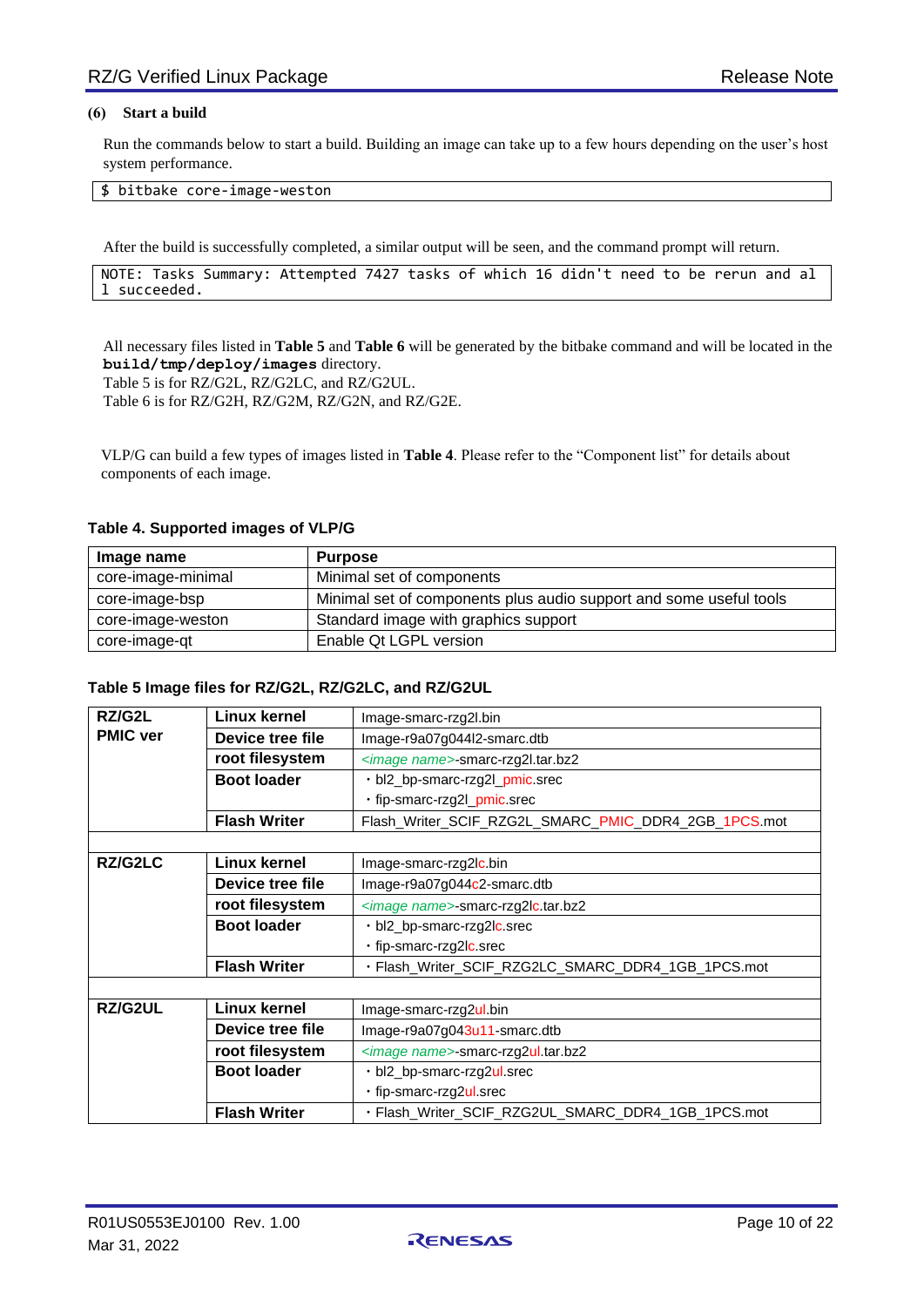<span id="page-10-0"></span>

|            | <b>Linux kernel</b>    | root filesystem                        | <b>Boot loader</b>           |
|------------|------------------------|----------------------------------------|------------------------------|
| RZ/G2H     | Image-hihope-rzg2h.bin | <image name=""/> -hihope-rzg2h.tar.bz2 | u-boot-elf-hihope-rzg2h.srec |
|            |                        |                                        | bootparam_sa0.srec           |
|            |                        |                                        | bl2-hihope-rzg2h.srec        |
|            |                        |                                        | bl31-hihope-rzg2h.srec       |
|            |                        |                                        | tee-hihope-rzg2h.srec        |
|            |                        |                                        | cert_header_sa6.srec         |
| RZ/G2M     | Image-hihope-rzg2m.bin | <image name=""/> -hihope-rzg2m.tar.bz2 | u-boot-elf-hihope-rzg2m.srec |
| $v3.0(*)$  |                        |                                        | bootparam_sa0.srec           |
| $v1.3$ (*) |                        |                                        | bl2-hihope-rzg2m.srec        |
|            |                        |                                        | bl31-hihope-rzg2m.srec       |
|            |                        |                                        | tee-hihope-rzg2m.srec        |
|            |                        |                                        | cert_header_sa6.srec         |
| RZ/G2N     | Image-hihope-rzg2n.bin | <image name=""/> -hihope-rzg2n.tar.bz2 | u-boot-elf-hihope-rzg2n.srec |
|            |                        |                                        | bootparam_sa0.srec           |
|            |                        |                                        | bl2-hihope-rzg2n.srec        |
|            |                        |                                        | bl31-hihope-rzg2n.srec       |
|            |                        |                                        | tee-hihope-rzg2n.srec        |
|            |                        |                                        | cert_header_sa6.srec         |
| RZ/G2E     | Image-ek874.bin        | <image name=""/> -ek874.tar.bz2        | u-boot-elf-ek874.srec        |
|            |                        |                                        | bootparam_sa0.srec           |
|            |                        |                                        | bl2-ek874.srec               |
|            |                        |                                        | bl31-ek874.srec              |
|            |                        |                                        | tee-ek874.srec               |
|            |                        |                                        | cert_header_sa6.srec         |

*<image name>* will be the name used in the step (8).

#### **Device tree files**

|                                             | Type 1                                | Type 2                                  | Type 3                                                 | Type 4                                                  |
|---------------------------------------------|---------------------------------------|-----------------------------------------|--------------------------------------------------------|---------------------------------------------------------|
| RZ/G2H                                      | $Image-6a774e1-$<br>hihope-rzg2h.dtb  | Image-r8a774e1-<br>hihope-rzg2h-ex.dtb  | $Image-6a774e1-$<br>hihope-rzg2h-ex-idk-<br>1110wr.dtb | Image-r8a774e1-<br>hihope-rzg2h-ex-mipi-<br>$2.1$ .dtb  |
| RZ/G2M<br>$v1.3$ (*1)                       | $Image-r8a774a1-$<br>hihope-rzg2m.dtb | Image-r8a774a1-<br>hihope-rzg2m-ex.dtb  | $Image-6a774a1-$<br>hihope-rzg2m-ex-idk-<br>1110wr.dtb | Image-r8a774a1-<br>hihope-rzg2m-ex-<br>mipi-2.1.dtb     |
| RZ/G2M<br>$v3.0$ (*1)                       | $Image-r8a774a3-$<br>hihope-rzg2m.dtb | Image-r8a774a3-<br>hihope-rzg2m-ex.dtb  | Image-r8a774a3-<br>hihope-rzg2m-ex-idk-<br>1110wr.dtb  | Image-r8a774a3-<br>hihope-rzg2m-ex-<br>mipi-2.1.dtb     |
| RZ/G2N                                      | $Image-6a774b1-$<br>hihope-rzg2n.dtb  | $Image-6a774b1-$<br>hihope-rzg2n-ex.dtb | Image-r8a774b1-<br>hihope-rzg2n-ex-idk-<br>1110wr.dtb  | $Image-6a774b1-$<br>hihope-rzg2n-ex-mipi-<br>$2.1$ .dtb |
| RZ/G2E<br><b>EK874</b><br><b>Rev C (*2)</b> | $Image-6a774c0-$<br>cat874-revc.dtb   | $Image-6a774c0-$<br>ek874-revc.dtb      | $Image-6a774c0-$<br>ek874-revc-idk-<br>2121wr.dtb      | $Image-6a774c0-$<br>ek874-revc-mipi-<br>$2.1$ .dtb      |
| RZ/G2E<br><b>EK874</b><br><b>Rev E (*2)</b> | Image-r8a774c0-<br>cat874.dtb         | Image-r8a774c0-<br>ek874.dtb            | $Image-6a774c0-$<br>ek874-idk-2121wr.dtb               | $Image-6a774c0-$<br>ek874-mipi-2.1.dtb                  |

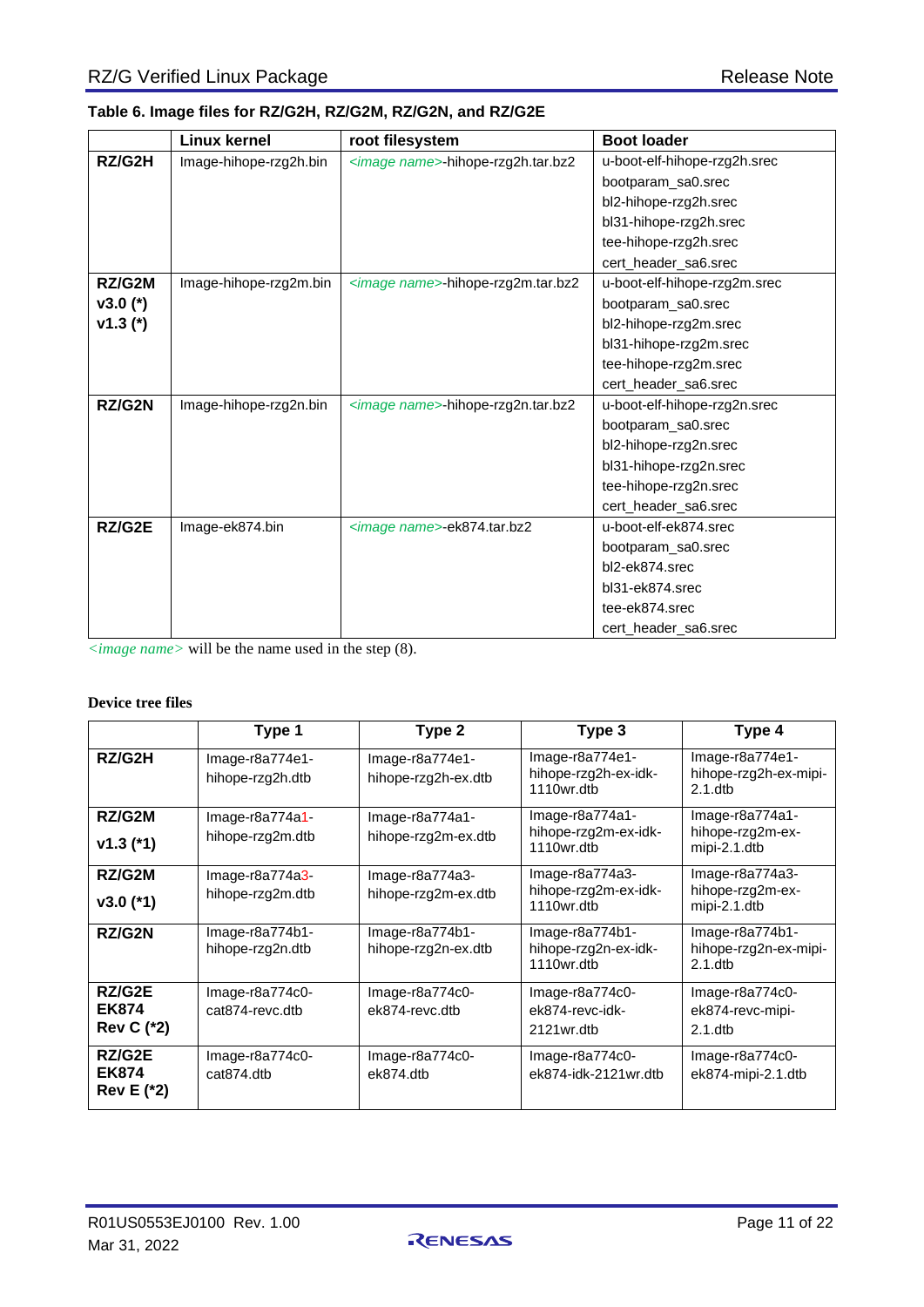There are 4 types of the device tree files. Available devices are different depending on them. Please refer to the following description:

- **Type1**: Main board only
- **Type2**: Main board + Sub board
- **Type3**: Main board + Sub board + LVDS panel
- **Type4**: Main board + Sub board + MIPI/CSI2 cameras

Please note that users who use the combination of main and sub boards need to use type2-4 as a device tree file. **If the dtb files of type1 are used, interfaces on the sub board such as Ethernet are not able to be used.** For the booting method and the required settings, please refer to the "Reference Boards of RZ/G2H, RZ/G2M, RZ/G2N, and RZ/G2E Start-up Guide".

(\*1) There are 2 types of RZ/G2M LSI ("RZ/G2M v3.0" and "RZ/G2M v1.3"). In case you use the hihope-rzg2m board which has one of them, the same image files can be used, but the same device tree files cannot be used. Please refer to the above table. If the board prints the messages below when turn on the power, RZ/G2M v3.0 is used on your board. In case of RZ/G2M v1.3, "R8A774A1" will be displayed.

CPU: Renesas Electronics R8A774A3

(\*2) There are 2 revisions of the ek874 board (Rev C, E). In case you use the ek874 board, the same image files can be used, but the same device tree files cannot be used. Please refer to the above table. You can check the board revision with the silk printed on the board.

Note) The dtb files listed in the [Table 6](#page-10-0) cannot be used for the early version of boards. See the section **[0.](#page-15-4)** 

[Notes](#page-15-4) **- [\(1\)](#page-15-5)**. In case you use the hihope-rzg2m board which has RZ/G2M v3.0 LSI, the dtb files listed in the [Table 6](#page-10-0) can be used because the board is the latest version.

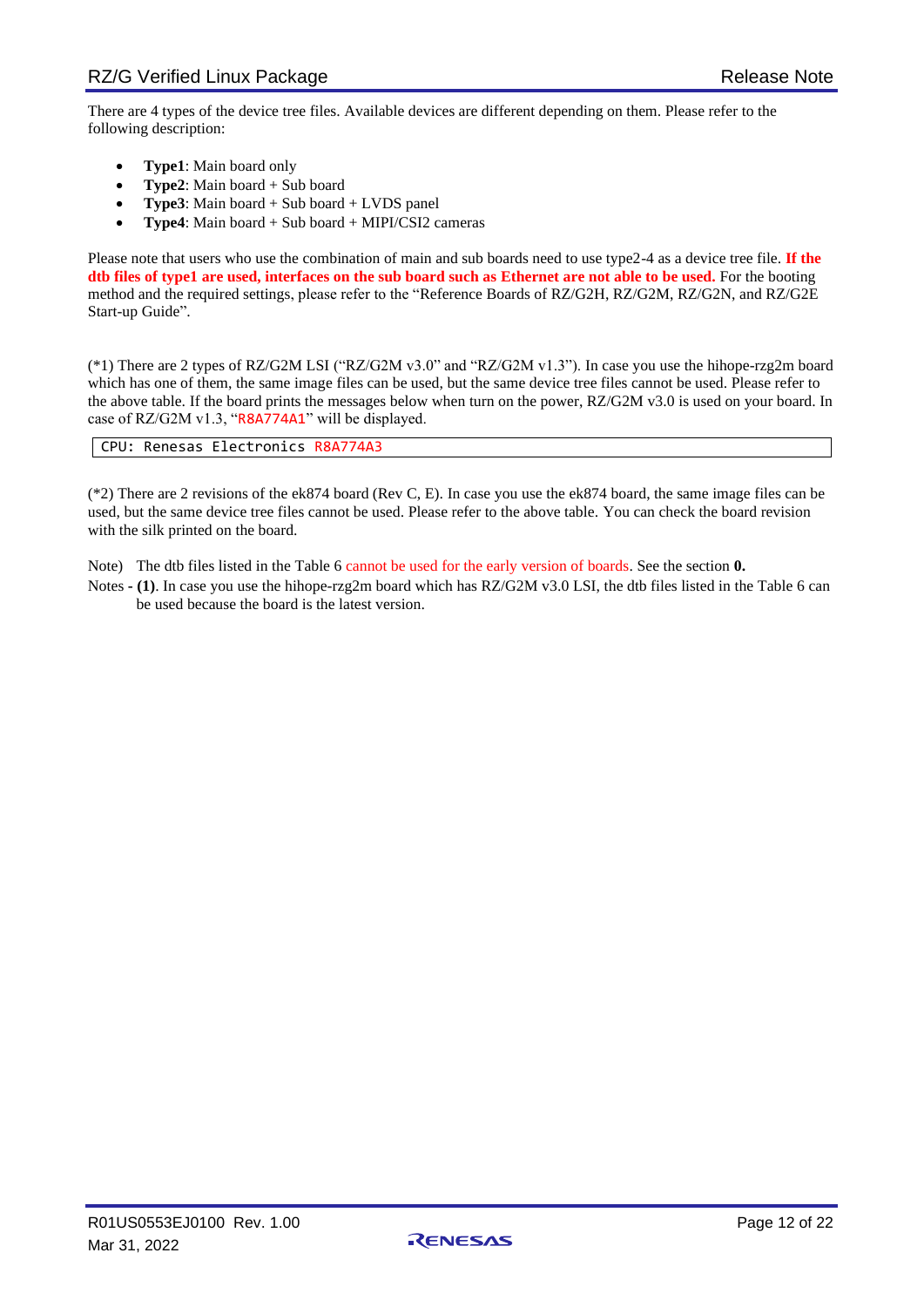## <span id="page-12-0"></span>**3.2 Building SDK**

To build Software Development Kit (SDK), run the commands below after the steps  $(1) - (6)$  of section **[3.1](#page-6-1)** are finished.

The SDK allows you to build custom applications outside of the Yocto environment, even on a completely different PC. The results of the commands below are 'installer' that you will use to install the SDK on the same PC, or a completely different PC.

For building general applications:

|  | $$ cd ~ \sim/rzg_bsp_v3.0.0/build$           |  |  |
|--|----------------------------------------------|--|--|
|  | \$ bitbake core-image-weston -c populate sdk |  |  |

For building Qt applications:

| $\frac{1}{2}$ cd ~/rzg_bsp_v3.0.0/build  |  |
|------------------------------------------|--|
| \$ bitbake core-image-qt -c populate_sdk |  |

The resulting SDK installer will be located in **build/tmp/deploy/sdk/**

The SDK installer will have the extension .sh To run the installer, you would execute the following command:

\$ sudo sh poky-glibc-x86\_64-core-image-weston-aarch64-*<board>*-toolchain-3.1.14.sh

Or

\$ sudo sh poky-glibc-x86\_64-core-image-qt-aarch64-*<board>*-toolchain-3.1.14.sh

Please replace *<board>* by the name below:

| HiHope RZ/G2H board: hihope-rzg2h         |       |                 |
|-------------------------------------------|-------|-----------------|
| HiHope RZ/G2M board: hihope-rzg2m         |       |                 |
| HiHope RZ/G2N board: hihope-rzg2n         |       |                 |
| EK874 RZ/G2E board:                       | ek874 |                 |
| RZ/G2L Evaluation Board Kit PMIC version: |       | smarc- $rzg2l$  |
| RZ/G2LC Evaluation Board Kit:             |       | smarc- $rzg2lc$ |
| RZ/G2UL Evaluation Board Kit:             |       | smarc-rzg2ul    |

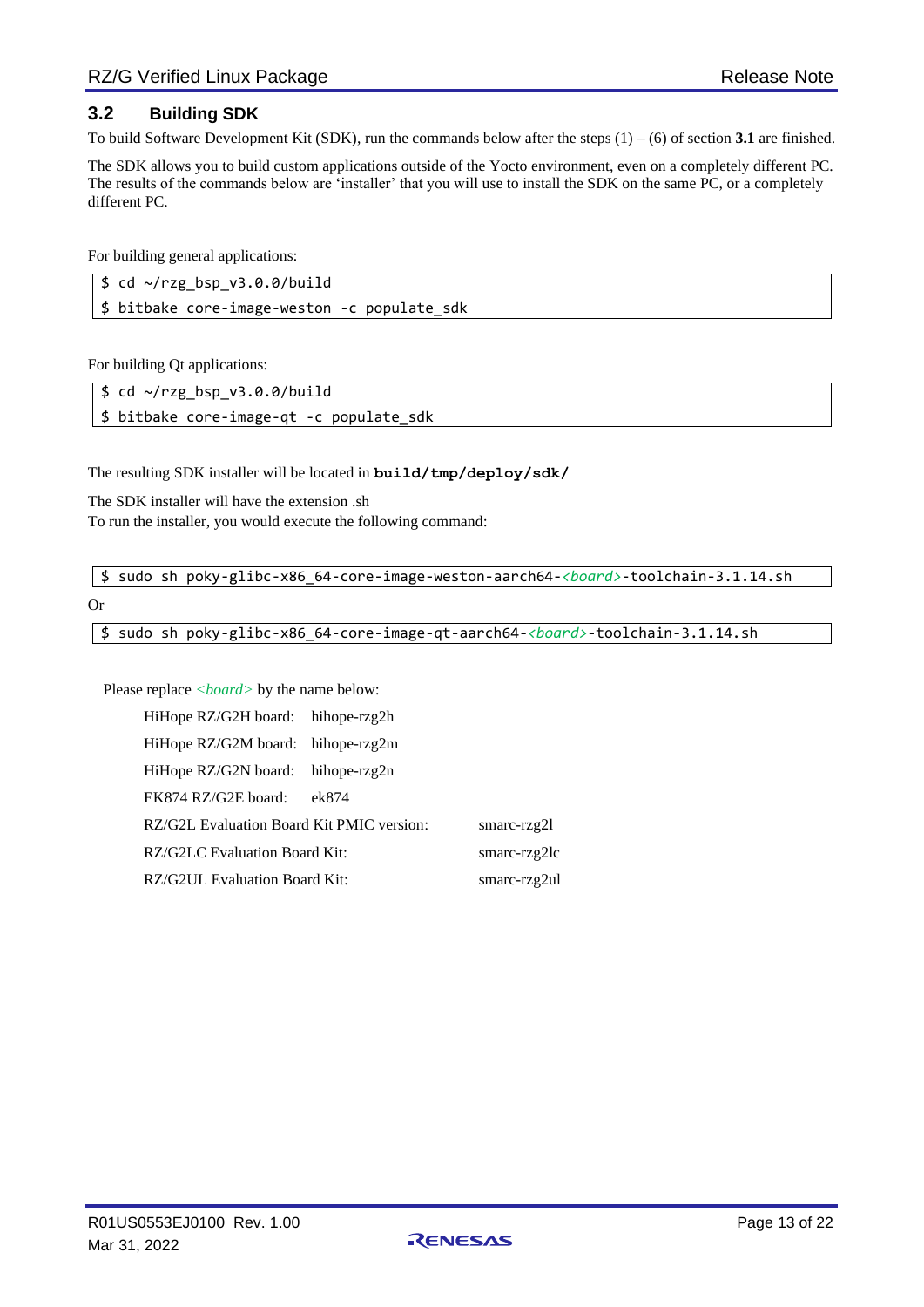## <span id="page-13-0"></span>**4. Components**

Compared to the RZ/G Verified Linux Package (hereinafter referred to as "VLP") for 64bit kernel and RZ/G2L Group Boar Support Package, this version uses different version of Linux kernel. Please also refer to the "Component list" for details.

<span id="page-13-1"></span>

|  |  | Table 7. Versions of commonly used components |
|--|--|-----------------------------------------------|
|  |  |                                               |

| <b>Components</b> | <b>VLP for 64bit kernel</b><br>v1.0.10 | <b>RZ/G2L Group Board</b><br><b>Support Package v1.4</b> | <b>VLP/G v3.0.0</b>            |
|-------------------|----------------------------------------|----------------------------------------------------------|--------------------------------|
|                   | For RZ/G2H, RZ/G2M,<br>RZ/G2N, RZ/G2E  | For RZ/G2L, RZ/G2LC,<br>RZ/G2UL                          | For RZ/G2 Group                |
| Linux kernel      | 4.19.198-cip54                         | 4.19.140-cip54                                           | 5.10.83-cip1                   |
| <b>GCC</b>        | 7.2.1<br>(Linaro GCC 7.2-2017.11)      | 8.3.0<br>(Arm GCC 8.3-2019.03)                           | 8.3.0<br>(Arm GCC 8.3-2019.03) |
| glibc             | 2.28                                   | 2.28                                                     | 2.28                           |
| busybox           | 1.30.1                                 | 1.31.1                                                   | 1.31.1                         |
| openssl           | 1.1.1d                                 | 1.1.1d                                                   | 1.1.1d                         |

Note) RZ/G2 Group includes RZ/G2H, RZ/G2M, RZ/G2N, RZ/G2E, RZ/G2L, RZ/G2LC, and RZ/G2UL.

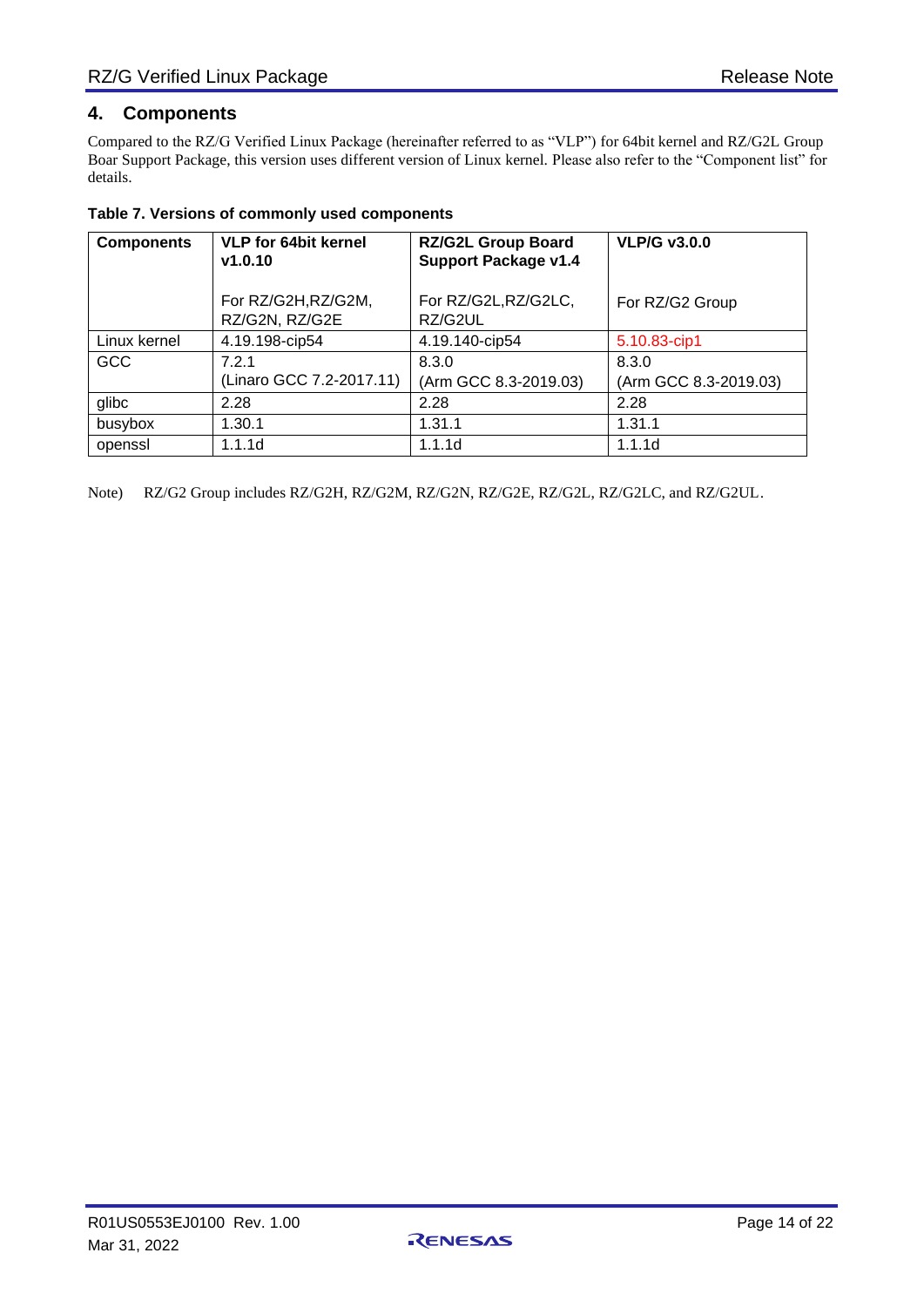## <span id="page-14-0"></span>**5. Restrictions**

#### **(1) USB camera 3.0**

RZ/G2E cannot stream with higher resolution than Full HD when you use a camera with USB 3.0.

#### **(2) CSI40**

Disable CSI40 in RZ/G2H, N and G2M v3.0 by default due to SW limitation.

#### **(3) Wifi and Bluetooth**

Low performance while using 2.4GHz Wifi/Bluetooth and USB 3.0 device in Hihope RZ/G2H, M, and N at the same time due to noise. If using USB3.0 device, should connect to 5GHz Wifi network.

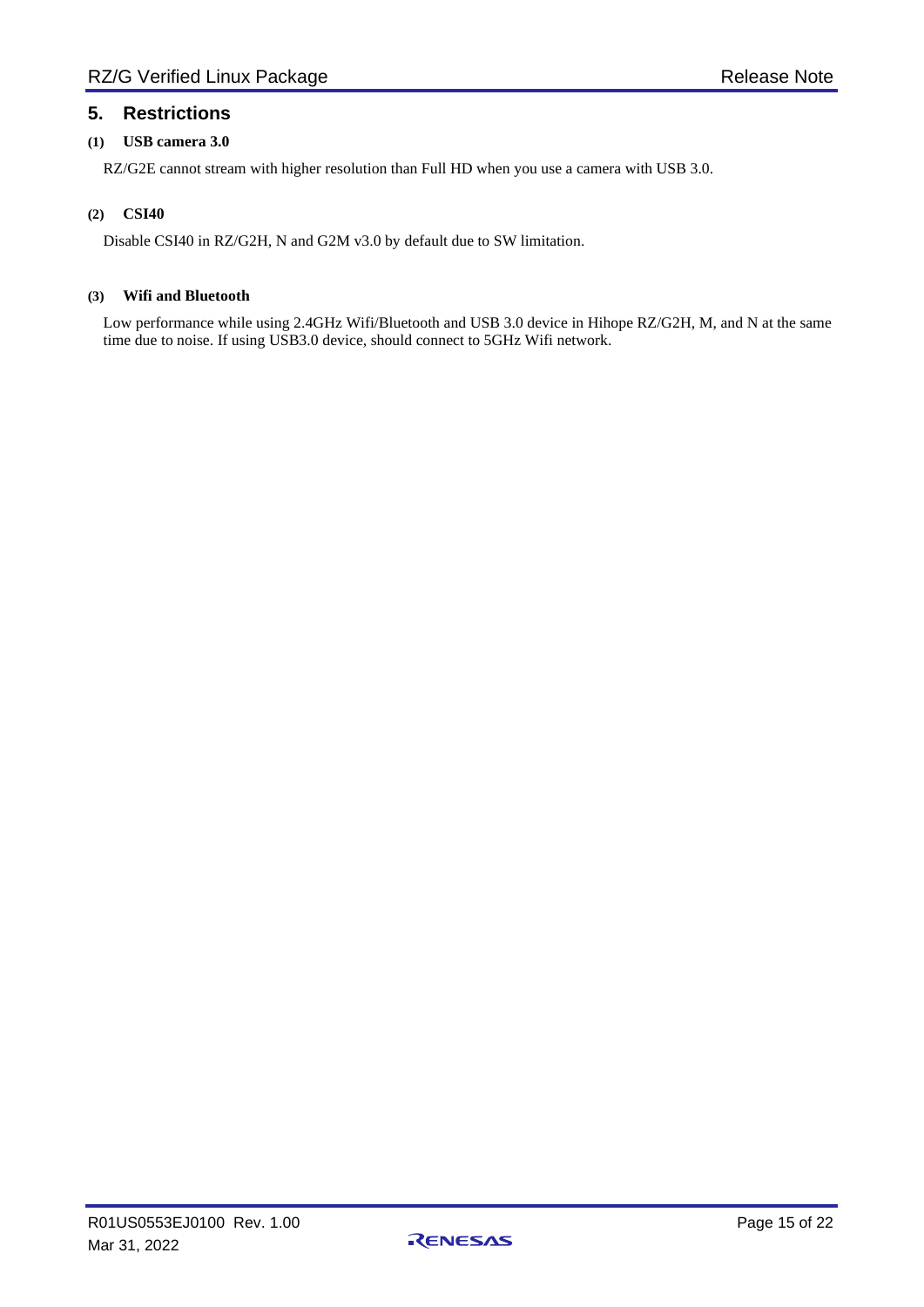## <span id="page-15-0"></span>**6. Notes**

There are 3 types of notes like as below. Please refer to them according to your boards.

- Notes for RZ/G2L, RZ/G2LC, and RZ/G2UL
- Notes for RZ/G2H, RZ/G2M, RZ/G2N, and RZ/G2E
- Common Notes for all RZ Platforms

## <span id="page-15-1"></span>**6.1 Notes for RZ/G2L, RZ/G2LC, and RZ/G2UL**

#### <span id="page-15-3"></span>**(1) Early version of RZ/G2L Evaluation Board Kit**

When you use the **early** version of the RZ/G2L LSI, please run the commands below to apply the patch files after step (1) in the section [3.1.](#page-6-1)

```
$ cd ~/rzg_bsp_v3.0.0/meta-renesas
$ patch -p1 < ../extra/0002-trusted-firmware-a-add-rd-wr-64-bit-reg-workaround.patch
$ patch -p1 < ../extra/0003-recipes-rzg2l-linux-renesas-add-WA-GIC-access-64bit\
.patch
```
Note) If you want to know which version of the RZ/G2L LSI you use, please check the LSI on the board. When "2050KC002" is printed on the LSI, you use the early version.

## <span id="page-15-4"></span><span id="page-15-2"></span>**6.2 Notes for RZ/G2H, RZ/G2M, RZ/G2N, and RZ/G2E**

#### <span id="page-15-5"></span>**(1) Bootloader/Linux kernel**

The dtb files listed in the **Table 4** cannot be used for the early revision of Hoperun boards. If you are using revision 2 boards, please use below files. These are automatically generated at the same place as the other image files when building a BSP.

#### **HiHope RZ/G2M board:**

- Image-r8a774a1-hihope-rzg2m-**rev2**.dtb (main board only)
- Image-r8a774a1-hihope-rzg2m-**rev2**-ex.dtb (main + sub board)
- Image- r8a774a1-hihope-rzg2m-**rev2**-ex-idk-1110wr.dtb (main + sub board + LVDS-IF)
- Image-r8a774a1-hihope-rzg2m-**rev2**-ex-mipi-2.1.dtb (main + sub board + MIPI/CSI2 cameras)

#### **HiHope RZ/G2N board:**

- Image-r8a774b1-hihope-rzg2n-**rev2**.dtb (main board only)
- Image-r8a774b1-hihope-rzg2n-**rev2**-ex.dtb (main + sub board)
- Image- r8a774b1-hihope-rzg2n-**rev2**-ex-idk-1110wr.dtb (main + sub board + LVDS-IF)
- Image-r8a774b1-hihope-rzg2n-**rev2**-ex-mipi-2.1.dtb (main + sub board + MIPI/CSI2 cameras)

#### **Silicon Linux RZ/G2E board (EK874):**

• Please refer to **[\(7\)](#page-17-0) [GPU](#page-17-0)** in this section.

Note) Board revision is printed below the Hoperun logo on boards.

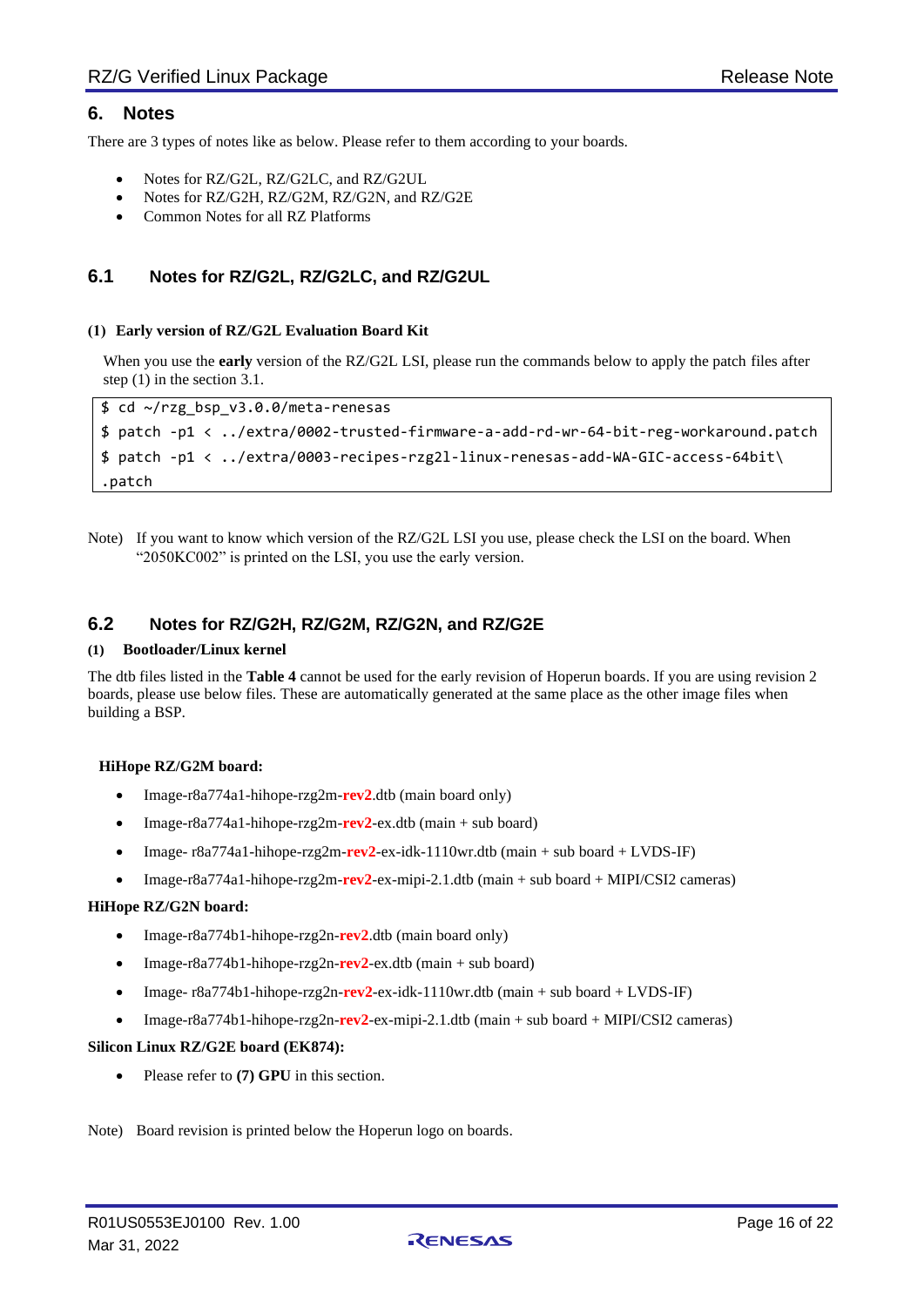#### <span id="page-16-0"></span>**(2) Video output**

VLP/G is set video output to LVDS as default setting. In case to use HDMI as a video output, please apply the patch with these commands. This step is only for RZ/G2H, RZ/G2M, RZ/G2N, and RZ/G2E.

```
$ cd ~/rzg_bsp_v3.0.0/meta-renesas
$ patch -p1 < ../extra/0001-Add-HDMI-support-for-RZ-G2.patch
```
After applying above patch, please note to below points.

#### **Audio**

In case 48kHz audio, please set SW2404 to P1 side in HiHope Rev4 Boards of RZ/G2H, M, and N.

#### **Bluetooth**

Firmware of Bluetooth is integrated into the kernel. Therefore, this step is not necessary.

| hciattach /dev/ttySC1 texas 3000000 |  |
|-------------------------------------|--|
| Instead, this step is required.     |  |

rfkill unblock bluetooth

#### **SATA**

SATA interface on HiHope Rev4 Boards of RZ/G2H, N is enabled by setting switches as below. (SATA cannot be supported in the RZ/G2N Rev2 board due to HW limitation).

- SW1001-7 on main board: OFF
- SW43 on sub board: ON

#### **(3) Video playback**

Due to the specification of open source software (GStreamer and others) and drivers, multiple GStreamer pipelines with hardware scale cannot run.

Also, below formats of video are not supported.

- NV61
- YUV420
- YUV422
- YUV444
- H.264, 80Mbps

#### **(4) ECC**

The ECC function for DRAM has two modes: 8bit data/5bit ECC mode and 64bit data/8bit ECC mode. 8bit data/5bit ECC mode can be evaluated by the following method. When applying the ECC function to products or need other details including the method to enable 64bit data/8bit ECC mode, please contact Renesas.

Enable the function by changing the lines below in the local.conf.

Disable:

```
# MACHINE_FEATURES_append = " ecc"
# ECC_MODE = "Partial"
```
Enable:

```
MACHINE_FEATURES_append = " ecc"
ECC_MODE = "Full"
```
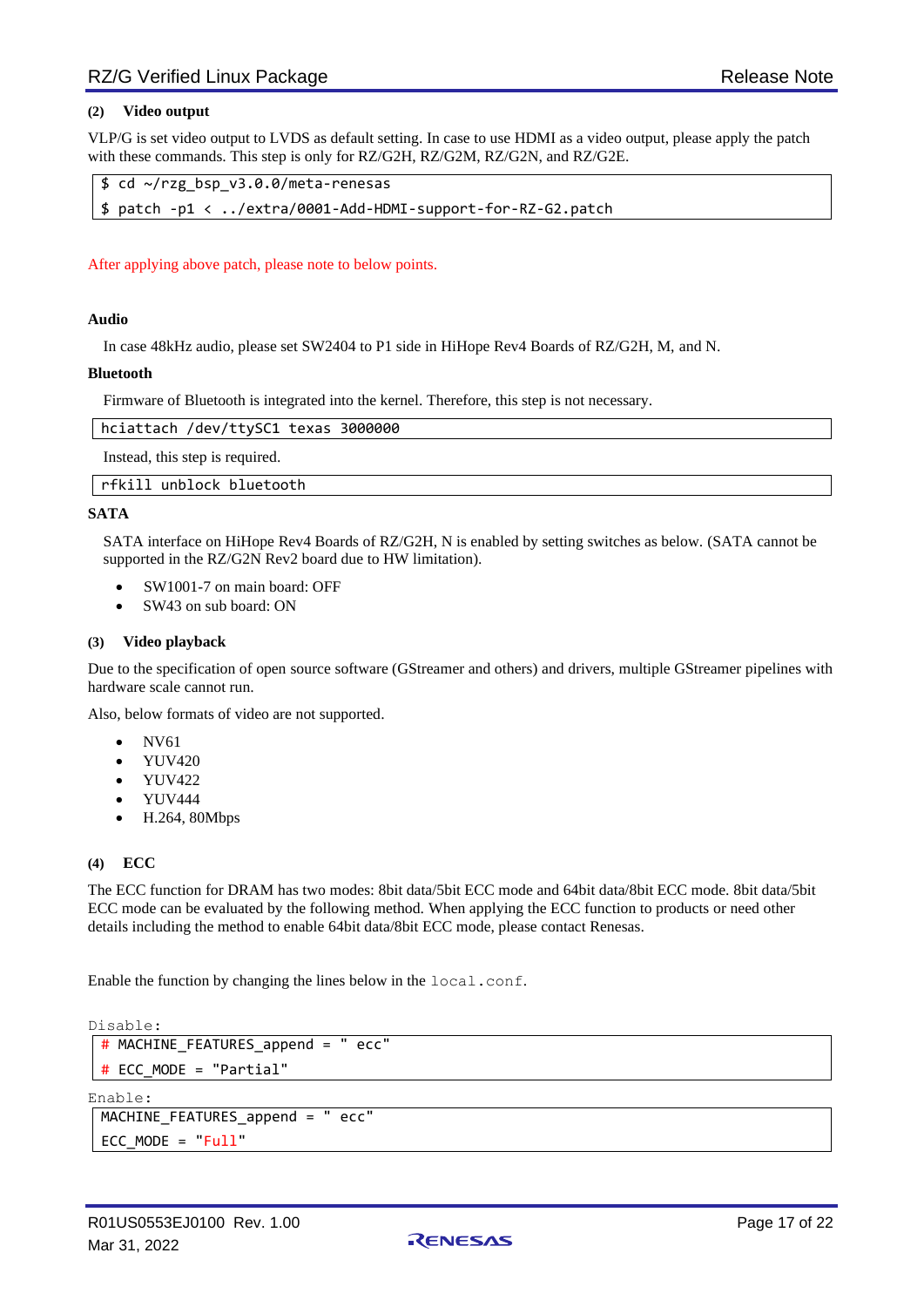This sets 8bit data/5bit ECC mode for all DRAM region. After building, please replace all images including boot loaders.

#### **(5) SDHI**

Early revision of EK874 boards cannot detect insertion of SD card. Please plugged in a card before turning on the power.

#### **(6) VIN**

One camera input is enabled in default settings. Two camera inputs can be enabled in RZ/G2H, N and M v3.0. Please refer to the Video Capture Driver User's Manual that is included in the RZ/G2 Group BSP Manual Set for more details.

VIN on early revision of HiHope RZ/G2M and N boards fails to work. Please use newer boards in case VIN is necessary.

#### <span id="page-17-0"></span>**(7) GPU**

The dtb files listed in the [Table 6](#page-10-0) cannot be used for the early version (ES1.0) of RZ/G2E.

If the board prints the messages below when turn on the power, ES1.0 of RZ/G2E is implemented on the board.

|  | 0.000096] NOTICE: BL2: RZ G2E Initial Program Loader(CA53) |
|--|------------------------------------------------------------|
|  | 0.004373] NOTICE: BL2: Initial Program Loader(Rev.1.0.23)  |
|  | 0.009991] NOTICE: BL2: PRR is RZG G2E Ver.1.0              |

```
CPU: Renesas Electronics R8A774C0 rev 1.0
```
In this case, please use below dtb files instead. These are built simultaneously when building normal dtb files.

- Image-r8a774c0**-es10**-cat874.dtb (main board only)
- $Image-r8a774c0-es10-ek874.dtb$  (main  $+$  sub board)
- Image-r8a774c0**-es10**-ek874-idk-2121wr.dtb (main + sub board + LVDS panel)
- Image-r8a774c0**-es10**-ek874-mipi-2.1.dtb (main + sub board + MIPI/CSI2 cameras)

In case both old and new RZ/G2E LSIs are used in your laboratory at the same time, dtb files can automatically be selected using the environment variable cut\_ver which is set by u-boot program according to the LSI's information. Please store multiple dtb files in an SD card and set bootcmd of u-boot like this.

```
setenv bootcmd 'fatload mmc 0:1 0x48080000 Image; if test "${cut_ver}" = "10"; then 
fatload mmc 0:1 0x48000000 Image-r8a774c0-es10-ek874.dtb; else fatload mmc 0:1 0x480
00000 Image-r8a774c0-ek874.dtb ; fi ; booti 0x48080000 - 0x48000000
```
#### **(8) Wifi**

Wifi is disabled in default settings but modules necessary for Wifi functions are installed into rootfs. In case Wifi is necessary, please enable it from a console as below.

#### \$ rfkill list

If this command shows "Soft blocked: yes", run "unblock" command like this.

#### \$ rfkill unblock wlan

Then, continue below.

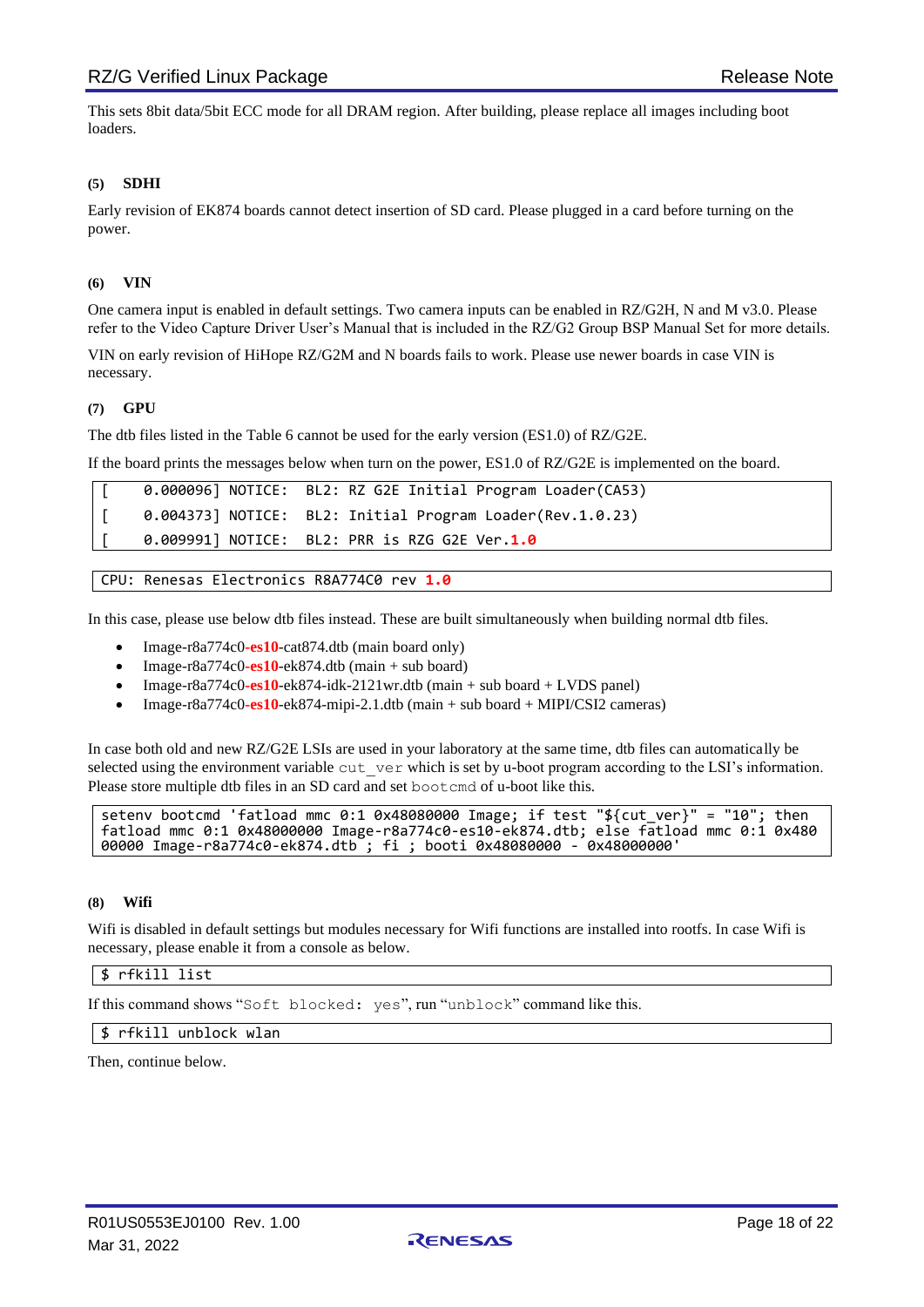```
$ connmanctl
connmanctl> scan wifi
connmanctl> services
connmanctl> agent on
connmanctl> connect <network_name>
   <imput password>
connmanctl> quit
```
You may need to retry the "connect" command few times.

Note that some settings relating about radio waves should be adjusted according to the laws of each region. Please refer to general information in books and websites about Linux networking.

## <span id="page-18-0"></span>**6.3 Common Notes for all RZ Platforms**

#### **(1) GPLv3 packages**

In this release, the GPLv3 packages are disabled as default in *build/conf/local.conf*:

INCOMPATIBLE\_LICENSE = "GPLv3 GPLv3+"

If you want to use GPLv3, just hide this line:

#INCOMPATIBLE\_LICENSE = "GPLv3 GPLv3+"

#### **(2) Disable libraries of GPU and video codec**

When you want to disable the functions of the video codec, please add lines in *build/conf/local.conf*:

• Disable OpenGL ES library in the graphics package (\*1)

USE\_RENESAS\_GLES = "0"

• Disable OpenCL library in the graphics package (\*1)

USE RENESAS OPENCL = "0"

• Disable OpenMAX library for decode in the video codec package (\*2)

USE\_CODEC\_DEC = "0"

• Disable OpenMAX library for encode in the video codec package (\*2)

USE\_CODEC\_ENC = "0"

(\*1) This library is included in RTK0EF0045Z13001ZJ-v1.0\_EN.zip and RTK0EF0045Z13001ZJ-v1.0\_JP.zip (\*2) This library is included in RTK0EF0045Z15001ZJ-v0.56\_EN.zip and RTK0EF0045Z15001ZJ-v0.56\_JP.zip

#### **(3) Docker**

Docker is disabled in the default settings of VLP/G. To enable Docker, please uncomment the below line inside the file "~/rzg\_bsp\_v3.0.x/build/conf/local.conf" before building images.

#MACHINE\_FEATURES\_append = " docker"

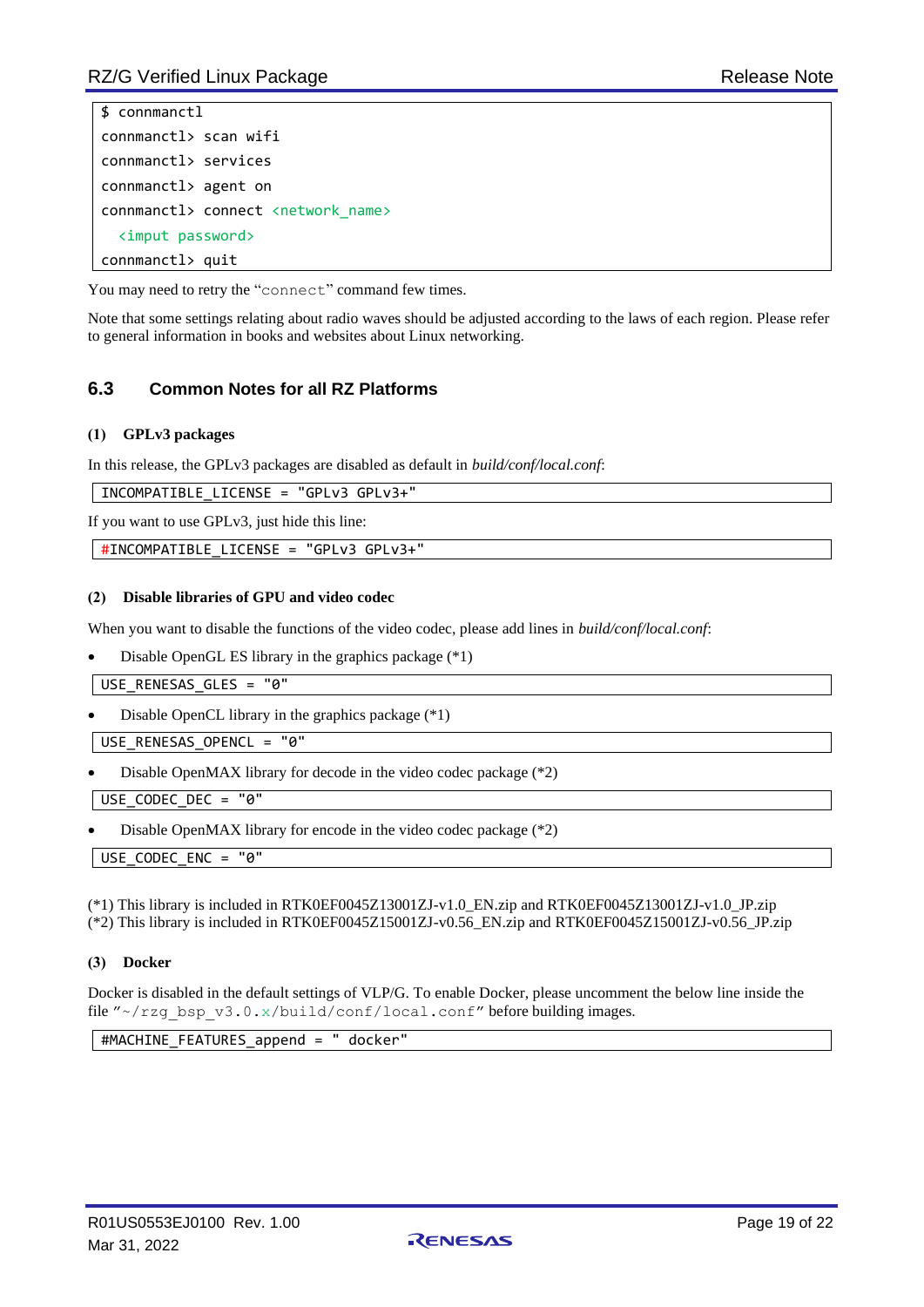#### **(4) LVGL Demo**

LVGL demo which is a GUI application framework for embedded devices is disabled in the default settings of VLP/G. The demo is under development, so don't change the below line inside the

file "~/rzg\_bsp\_v3.0.x/build/conf/local.conf" before building images. When you change the value, the build fails.

INSTALL\_RZG2\_DEMOS = "0"

#### **(5) USB Video Class**

USB Video Class (UVC) driver is not installed with the default settings of VLP/G due to its big size.

In case UVC devices such as USB cameras are necessary, please install the driver by adding the line below to local.conf.

IMAGE\_INSTALL\_append = " kernel-module-uvcvideo "

#### **(6) CIP Core Packages**

VLP/G includes Debian 10 (Buster) based CIP Core Packages indicated as "(CIP Core Buster)" in the **[Table 7](#page-13-1)** and is enabled by the default settings. These packages can be replaced with other versions of packages.

Note that network access is required to start the build process when you enable these packages except for Buster which is set as the default setting.

CIP Core Packages are going to be maintained by the Civil Infrastructure Platform project. For more technical information, please contact Renesas.

#### **1. Buster (default):**

The following lines are added as default in the local.conf:

# Select CIP Core packages  $CIP_CORE = "1"$ 

#### **2. No CIP Core Packages:**

If the CIP Core Packages are unnecessary, comment out and add the following lines to disable CIP Core Packages in the local.conf:

# Select CIP Core packages #CIP\_CORE = "1"

Note) The above 2 settings disable GPLv3 packages as default. In case the GPLv3 packages are required, please comment out the following line in the local.conf.

# INCOMPATIBLE\_LICENSE = "GPLv3 GPLv3+"

By building the BSP, the packages will be replaced as below in the table.

|  |  |  |  |  | Table 8. Versions of all Buster Debian packages |
|--|--|--|--|--|-------------------------------------------------|
|--|--|--|--|--|-------------------------------------------------|

| Package    | <b>Buster Debian</b> |
|------------|----------------------|
| attr       | 2.4.48               |
| busybox    | 1.31.1               |
| coreutils  | 6.9                  |
| gcc        | 8.3.0                |
| $qlib-2.0$ | 2.58.3               |

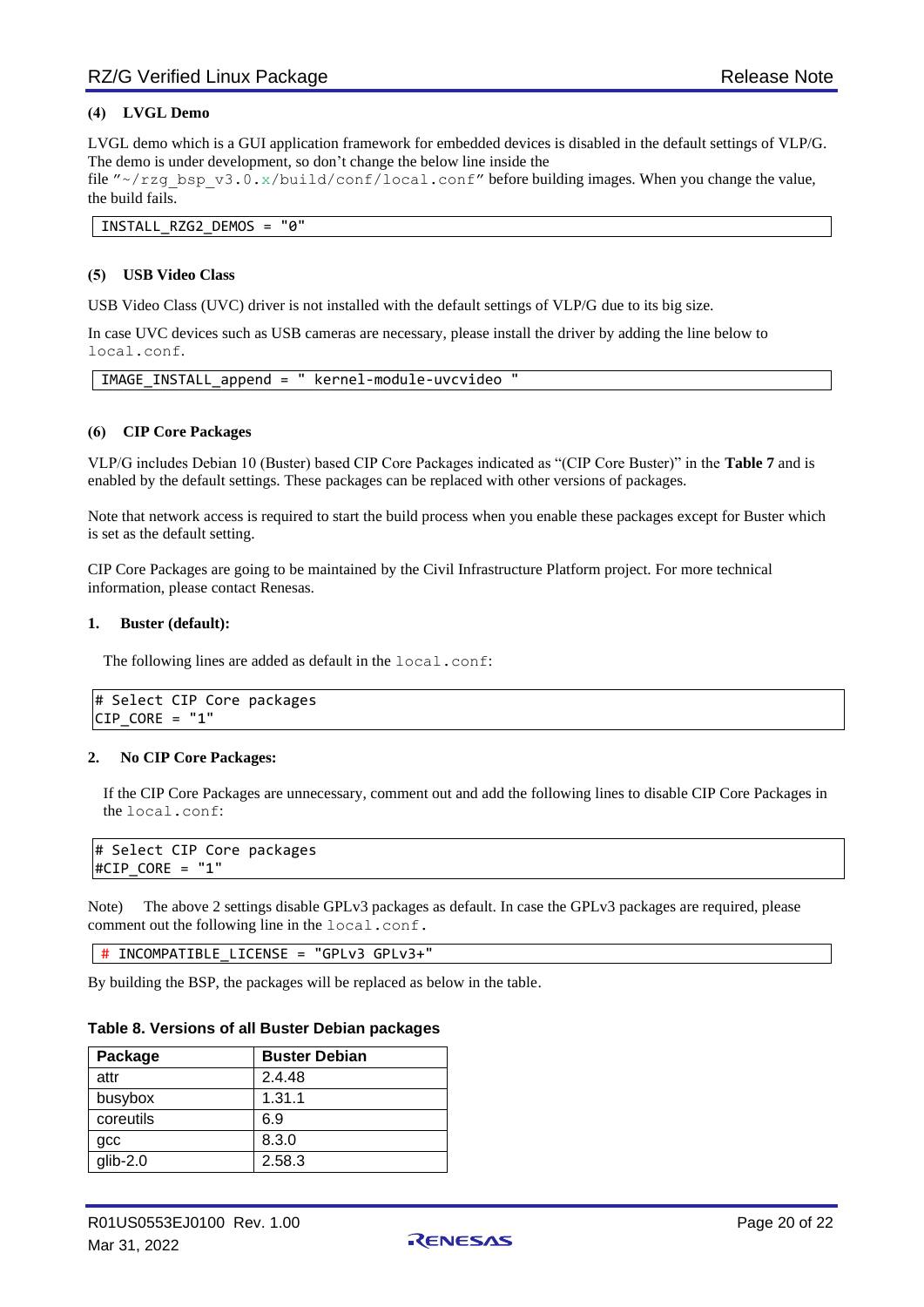## RZ/G Verified Linux Package Release Note

| glibc        | 2.28   |
|--------------|--------|
| gnupg        | 1.4.7  |
| kbd          | 2.0.4  |
| libassuan0   | 2.5.2  |
| libgcrypt    | 1.8.4  |
| libunistring | 0.9.10 |
| libnss       | 0.14.1 |
| openssh      | 7.9p1  |
| perl         | 5.30.1 |
| pkgconfig    | 0.29   |
| quilt        | 0.65   |